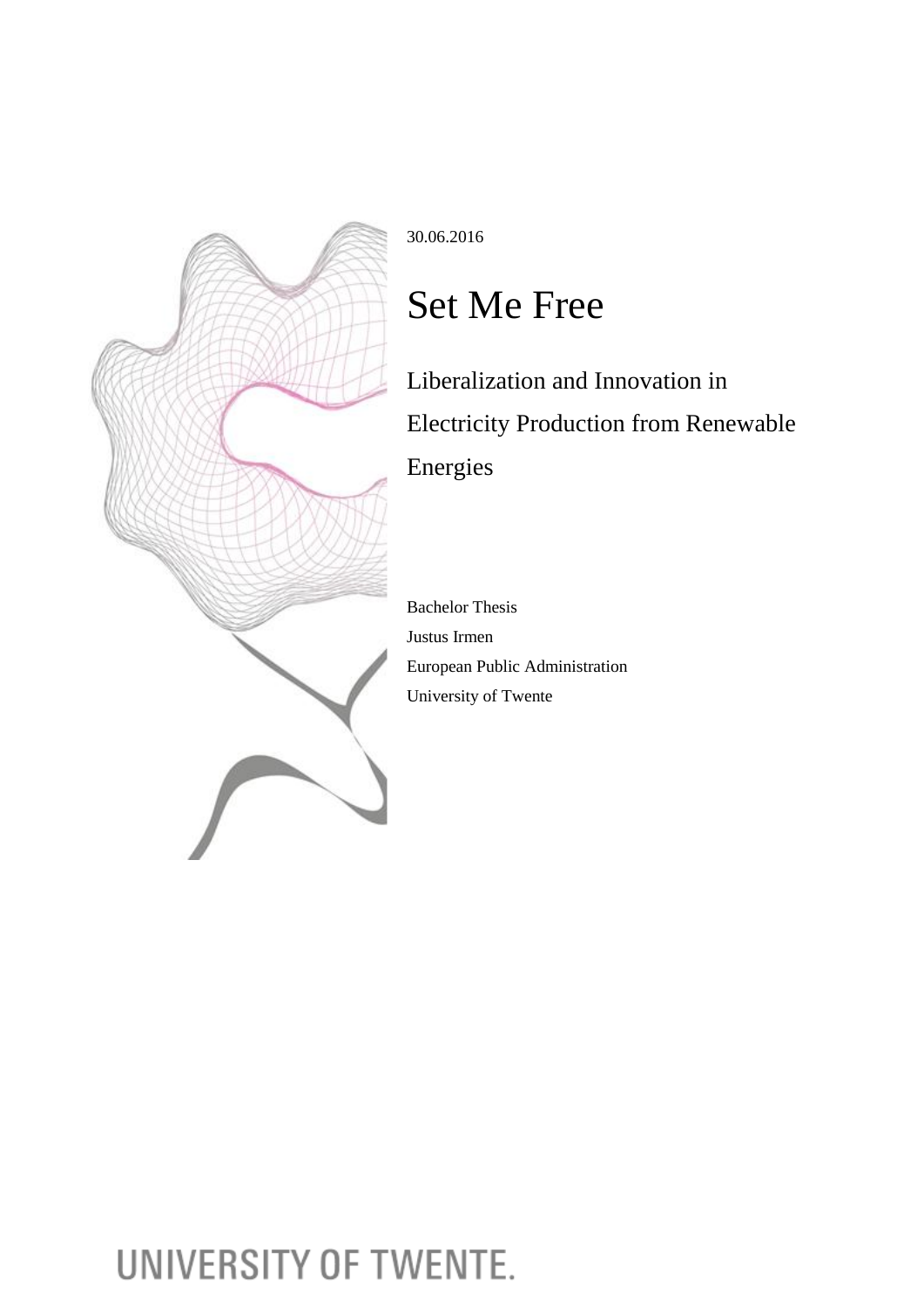# **Table of contents**

| Abstract                    | $\mathbf i$      |
|-----------------------------|------------------|
| Abbreviations               | ii               |
| Introduction                | $\mathbf 1$      |
| Method                      | $\overline{2}$   |
| <b>Research Question</b>    | $\overline{2}$   |
| Theory                      | $\overline{3}$   |
| Research design             | $\bf 8$          |
| Data and Operationalization | $\boldsymbol{9}$ |
| Results                     | 12               |
| Data construction           | $12\,$           |
| Descriptive Analysis        | 13               |
| <b>Explanatory Analysis</b> | 22               |
| Discussion                  | 29               |
| Conclusion                  | 33               |
| References                  | 34               |
| Appendix A                  | 36               |
| Appendix B                  | 38               |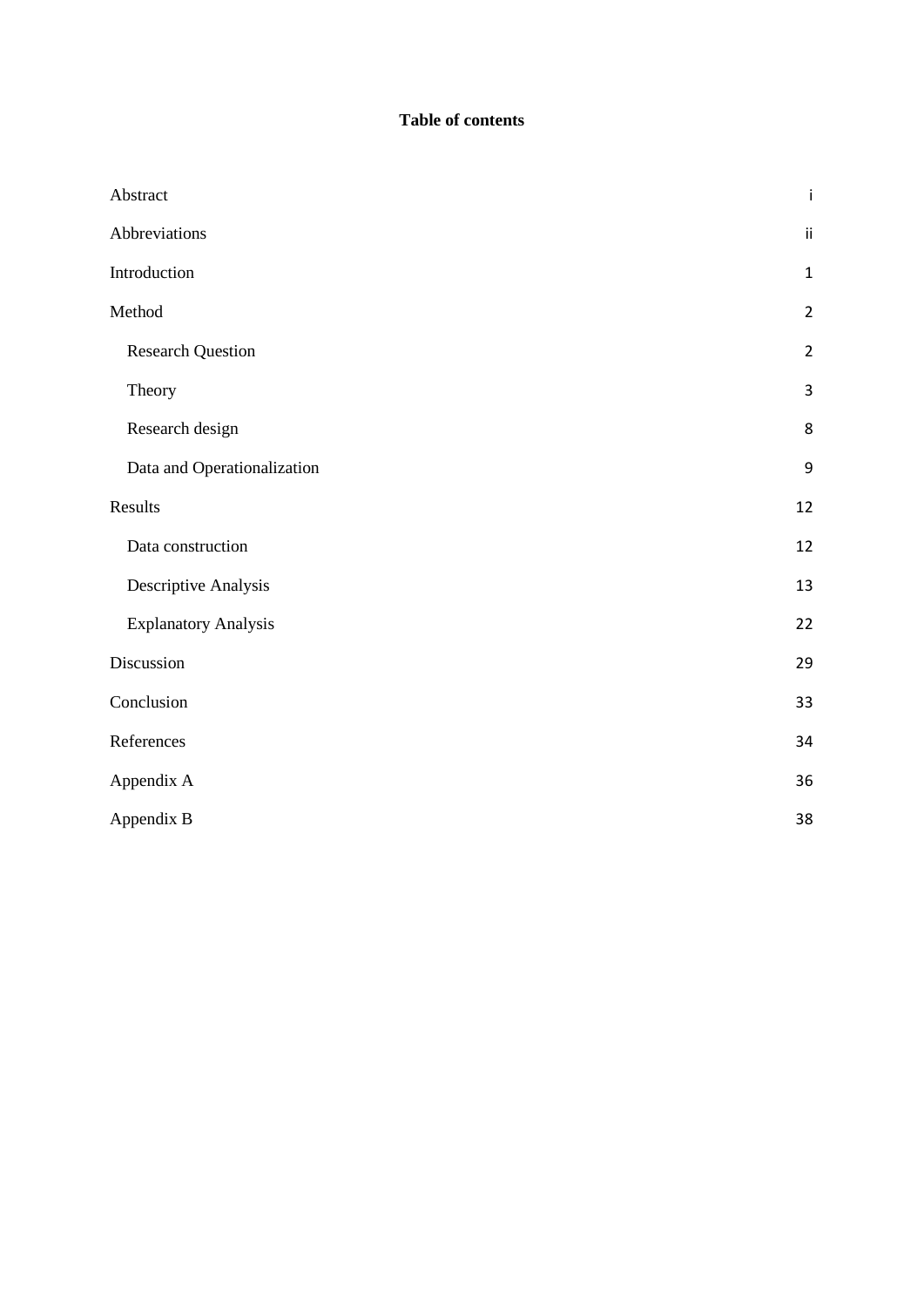#### **Abstract**

<span id="page-2-0"></span>This paper elaborates on the relationship between the institutional organization in terms of market and governance structures and the development of electricity produced from renewable energy sources. Building upon evolutionary theory in particular, it is assumed that a liberal market structure offers the best chance for the effective development of RES-E. It is further hypothesized, that governmental support is conditioning the effect of liberalization on the electricity production from renewable sources. Through governmental steering, the risk for investment is mitigated and renewable energy technologies are safeguarded from out-of-equilibrium dynamics, whose presence is an assumption at the heart of evolutionary theory. In order to test these assumption on the ideal economic organization of the electricity market, a quantitative, empirical approach, using a longitudinal research design, has been chosen. The data collected describes the institutional structures of all 28 Member states of the European Union. The objective of the study has been to compare those structures and identify the most valuable form of institutional organization for the electricity market, lastly under the somewhat normative presumption , that setting free the potential of electricity generation from renewable energy sources is indeed desirable. In the end, the hypotheses could not be confirmed. Still, the inquiry left valuable information about the challenges that research on economic organization and innovation is confronted with.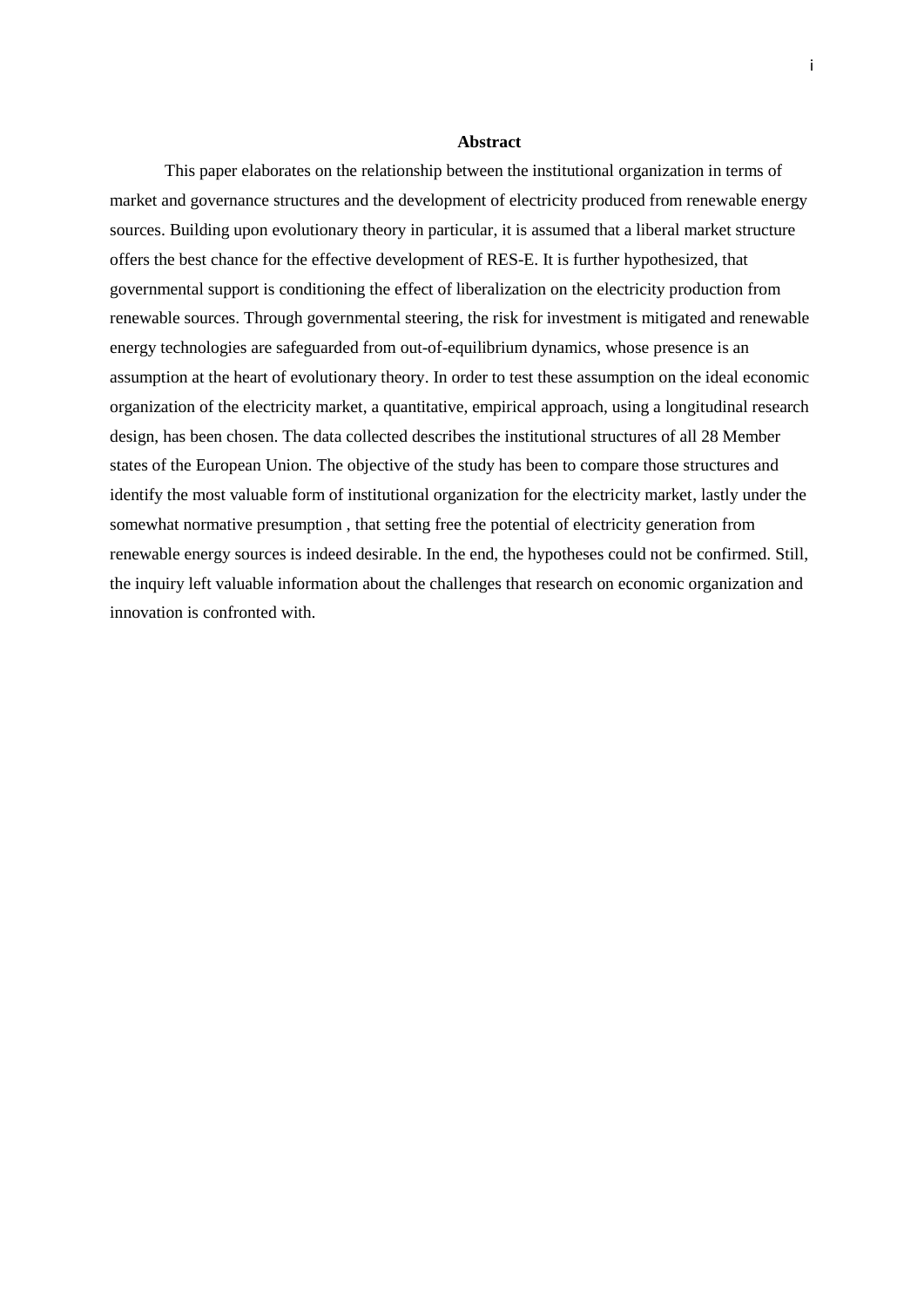# **Abbreviations**

<span id="page-3-0"></span>

| EU         | European Union                                   |
|------------|--------------------------------------------------|
| RE         | Renewable Energies                               |
| <b>RES</b> | <b>Renewable Energy Sources</b>                  |
| RES-E      | <b>Electricity from Renewable Energy Sources</b> |
| RET        | Renewable Energy Technologies                    |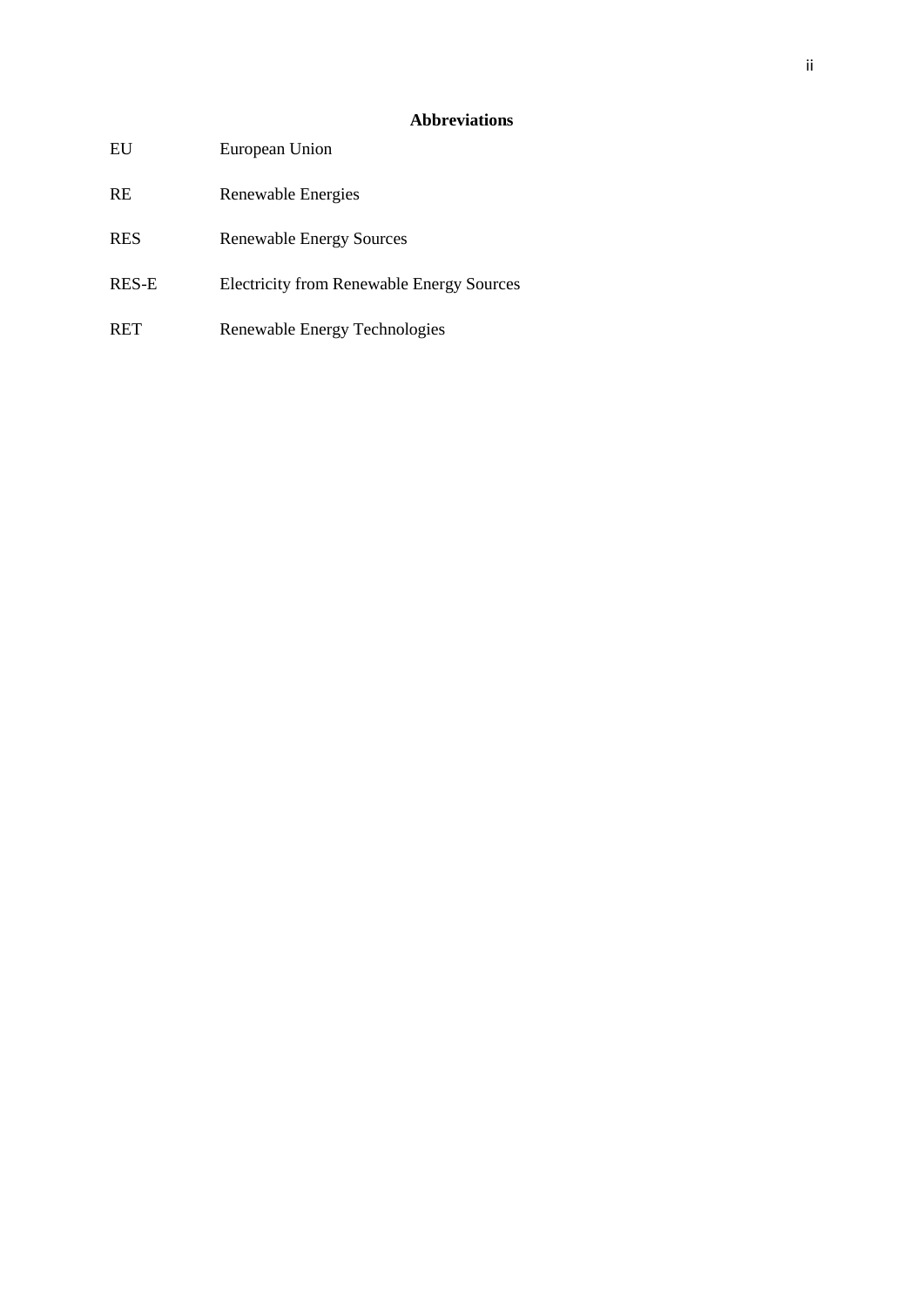# **Introduction**

<span id="page-4-0"></span>A step-wise liberalization process and lately the successful promotion of the renewable energy technologies throughout the past decades have caused a change of minds about the long-held belief that the electricity market is entirely monopolistic in nature and can only be managed in a hierarchical manner [\(Sioshansi, 2006\)](#page-37-0). In fact, especially the unbundling of segments of the electricity market appeared to have paved the way for more liberalised structures. Still, we observe that regulatory measures such as feed-in tariffs and quotas are needed to ensure the competitiveness of renewable energy technologies. Apparently, the production and the supply of electricity have become more liberal, whereas transport and distribution are restrained by a natural monopoly and thus underlie increased regulation by governments [\(Künneke, 1999\)](#page-37-1). More recent neo-classical economic theory suggest, that, in a fully free market economy, monopolies are the only economic agents in possession of the necessary capacities to fosters innovative activity despite of the inevitable imitation by the competition [\(Dosi, Freeman, Nelson, Silverberg, & Soete, 1988\)](#page-37-2). So why would liberalization be desirable in the first place? In this paper I argue, that the behaviour of economic agents is considerably determined by the political sphere and that the energy market in particular has become much more complex in the light of environmental change. Under such complexity, institutions are needed as mediators of economic activity. North [\(1990\)](#page-37-3) emphasizes the role of institutions in mediating the costs of production. The central question at stake is which set of institutions illustrates the best approach for the efficient expansion of RES-E. In order to clarify this question, this paper mainly builds upon evolutionary theory on innovation of Dosi et al. [\(1988\)](#page-37-2). The evolutionary approach is concerned with describing the dynamics of economies in the light of technical change. It has been mainly influenced by Schumpeter's idea on economic theory and innovation. In contrast to neo-classical economics, evolutionary theory tries to explain and integrates heavy structural changes within an economy in the consequent theoretical assumptions. Building upon such theoretical framework I will inquire how markets and governance in various European countries are aligned in order to identify the most efficacious organizational form for the modern electricity market.

The social relevance of this objective is clearly not negligible. As a response to energy supply security issues, such as dependency on fossil fuels from Russia and the attainment of the goals set out in the European Renewable Energy Directive, the role of renewable energy technologies in the electricity market has become increasingly important. Both a 20 percent reduction of GHG emissions, as well as a 20 percent energy consumption from renewable energies are targeted by the EU's energy strategy 2020. RET contribute to the decarbonising of the energy sector, as they endorse carbon-free electricity generation. Moreover, they are expected to establish increased autarky in terms of energy production. Understanding how institutional organization shapes the economy of energy supply is key to the effective implementation of innovative electricity-generating technologies.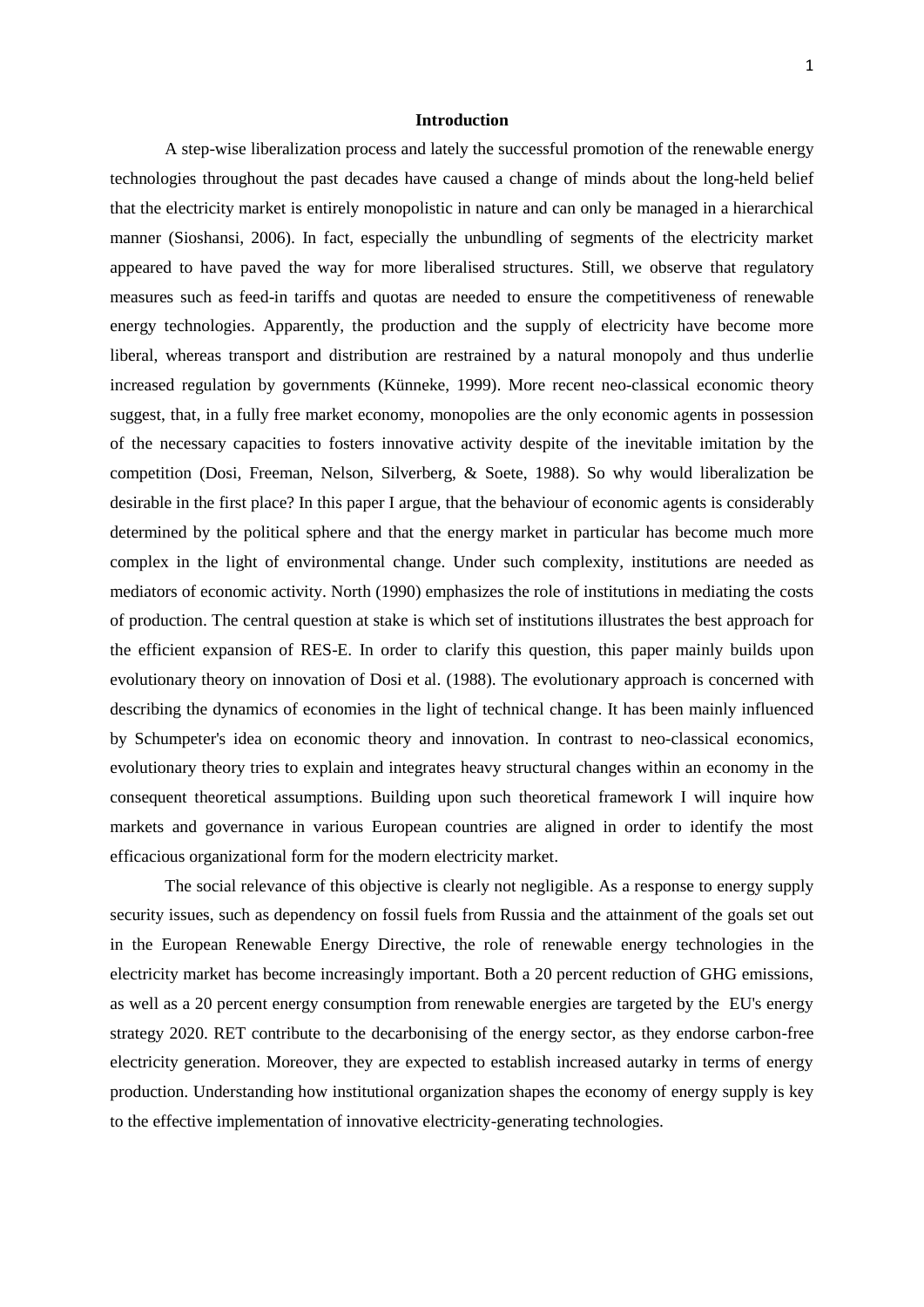From a scientific perspective, this study seeks to develop a comprehensive model of institutional organization, that incorporates and depicts the alignment of market and governance structures.

# **Method**

# <span id="page-5-1"></span><span id="page-5-0"></span>**Research Question**

The primary interest of this research is to clarify which market setting best drives the development of RES-E. Because of limits in time and resources this study will purely focus on the development of wind energy technologies. The objective of the research must be to capture the institutional structure, which comprises market structure and governmental influences, that is best suited for the expansion of electricity production from wind energy technologies. The main research question, that needs to be posed to achieve this objective, thus reads:

*Does liberalization of electricity markets increase the share of renewable energy sources in electricity production and if so, what is the impact of policy support instruments?*

Understanding the institutional organization of an electricity market means knowing how the national electricity markets in Europe are structured and to what extent governments do interfere in economic activity. Consequently the main question needs to be divided into two sub-questions. The information retrieved on national market settings and national support schemes allows to draw a clearer picture of the implications for the development of RES-E. The sub-questions and the objectives related to them are presented in Table 1.

# Table 1

<span id="page-5-2"></span>

| Sub-questions and objectives                      |                                                |
|---------------------------------------------------|------------------------------------------------|
| To what extent do national market settings affect | Understanding to which degree given market     |
| the electricity production from wind energy       | structures favour the expansion of electricity |
| resources?                                        | production from wind energy technologies.      |
| What is the impact of public support instruments  | Understanding to which degree governmental     |
| on the relationship between market setting and    | policy interference channels economic          |
| RES-E generation?                                 | organization to favour the expansion of        |
|                                                   | electricity production from wind energy        |
|                                                   | technologies.                                  |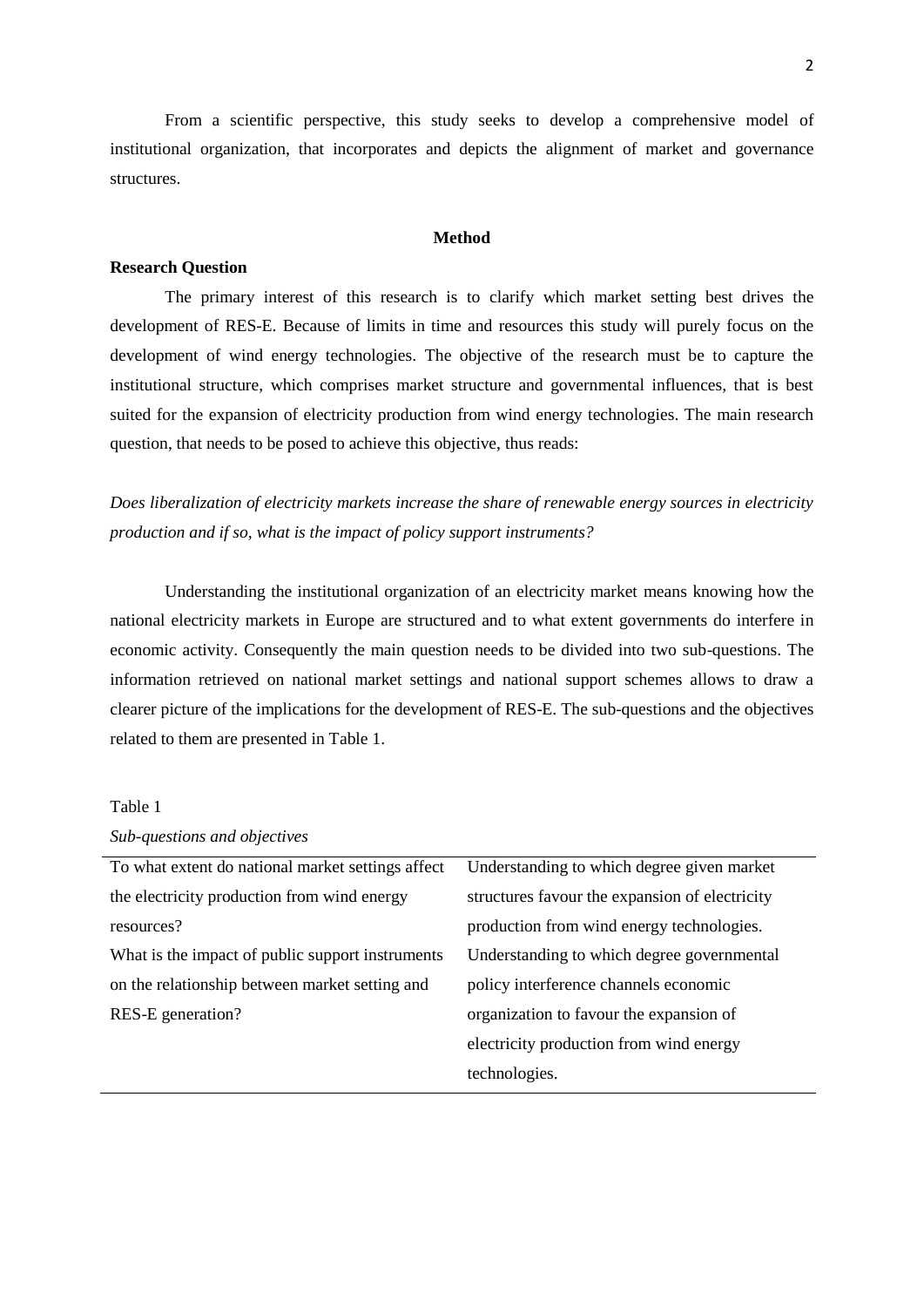#### **Theory**

In order to develop a sound model for understanding the institutional organization of national electricity markets within the EU, the meaning of concepts as institutions and institutional organization need to be clarified at first. Institutions are meant to provide structure and coordination to production by reducing the costliness of imperfect transactions [\(North, 1990\)](#page-37-3). Under impersonal exchange, which is most common in developed economies, transformation costs are relatively low, whereas transaction costs are high and require mitigation by means of institutions [\(North, 1990\)](#page-37-3). In the follow-up of this paper I will distinguish between institutional environment or framework and institutional structure or organization. This distinction is crucial to the understanding of this study. The term institutional environment or framework refers to formal rules and constrains that form the 'rules of the game'. Institutional structure or organization meanwhile describes the order in a given economy in terms of the interaction of economic structures and certain modes of governance.

To start with, I would like to focus on the role of economic organization within an institutional structure. Economic organization refers to a specific market setting, that can either be organized rather liberal, by relying on markets, or hierarchical, by relying on bureaucracies. Williamson [\(1998, p. 40\)](#page-37-4) ties in with previous authors that the central problem of economic organization is adaption to changing environment. Sound organization is particularly challenged in the light of change. Hence, the rapid change that comes along with the pursued transition to RES, forces institutions of the electricity sector to adapt. Firms that operate within the energy market need to innovate or imitate in order to live up to the environmental aspirations of the political agenda of the  $21<sup>st</sup>$  century. Revealing the origins for the need for innovation is highly important for the assumption we make about technological change. Assuming that the political agenda has induced technological change in the energy market means, that innovation is not endogenous, but exogenously introduced to economic organization. The innovation mechanism that is discussed here is much broader than specific innovations that emerge within the setting of an organization. In order to explain the diffusion of Renewable Energy Technologies, we need to understand the relationship between innovation and economic organization.

Neo-classical theory typically views technology as a public good and cannot explain why innovation would take place in a free market economy [\(Verspagen, 1992\)](#page-37-5). The question, why firms should innovate if they can imitate instead, is left unanswered. In order to fully understand the implications of innovation on economic organization, two distinctive aspects of technology need to be discussed. Technology can either refer to generic knowledge, which inevitably becomes a public good sooner or later, or to technical artefacts, that are products or procedures, that can partly be safeguarded through property rights in order to create profits for the owner [\(Dosi et al., 1988\)](#page-37-2). Apparently, technology can hold both, the properties of a public good as well as of a private good. I argue that these properties have different significance at various stages of the innovation chain.

Newer models standing in the neo-classical tradition, meaning that they incorporate the equilibrium notion and rational behaviour assumption, have tried to refine the theory, saying that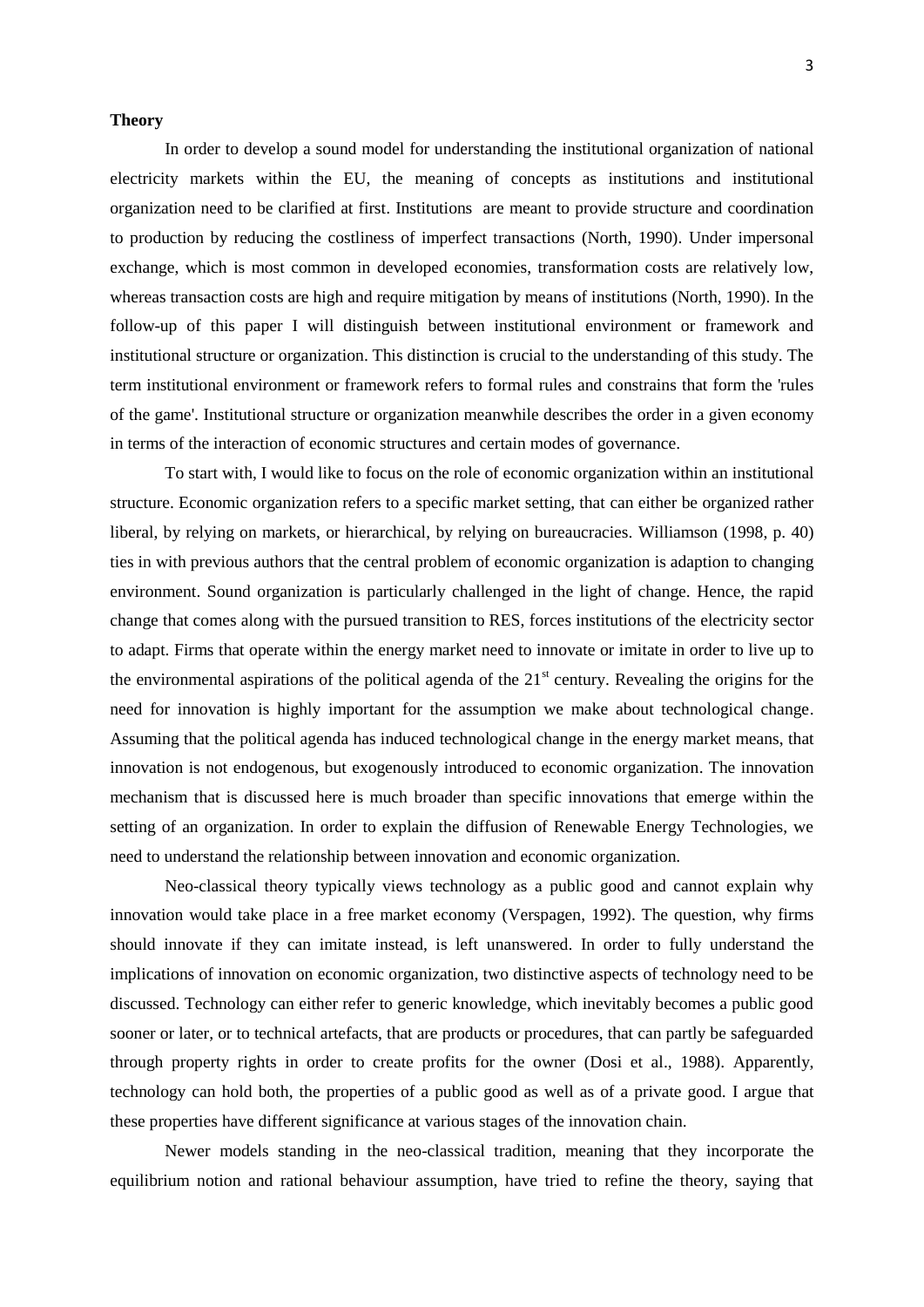monopoly power can incentivize the production of innovation, despite of inevitable spill-over to the competition [\(Verspagen, 1992\)](#page-37-5). In their logic, the capacity of the monopolist to invest in innovation and the appropriability of artefact technology enables him to create profits from technological change. However, the neo-classical tradition regards innovation as a purely productivity-optimizing process and denies the implications created by the political agenda on environmental change. Gerald Silverberg [\(Dosi et al., 1988, p. 533\)](#page-37-2) predicts that "a limitation of the(se neo-classical) large econometric models is their breakdown in the face of structural change, which they are not able to anticipate". Explaining innovation under the pull of environmental change requires to extend our theoretical framework beyond the realm of the neo-classical tradition. Building upon the important theoretical thoughts of Schumpeter, the evolutionary tradition has emerged explaining the economics of innovation from a more dynamic point of view. Dosi and Coricelli [\(1988, p. 141\)](#page-37-2) describe the evolutionary or self-organization approach in explaining innovative environments as focusing on "behavioural diversity, out-of-equilibrium processes, various sorts of externalities, environmental selection and unintentional outcomes of decentralized decision-making processes". According to this view, information is limited and preferences are seldom computable. This very much questions rational behaviour of economic agents. Although agents are still believed to act strategically and goaloriented, the approach acknowledges that agent's behaviour may differ even in a shared environment and identical information feed. In that sense, the evolutionary view rather complements neo-classical models for a behavioural order than completely abolishing their assumptions about strategic behaviour. But the actual added value of the evolutionary approach to my inquiry of the modern electricity market is the acknowledgment of the complexity of decision-making that affects economic organization. From a neo-classical point of view, the Renewable Energy Technologies have no standing in a free market economy, unless a monopolist would regard their deployment a profitable business. With the unchanging highly profitable conventional energy sources, this case is not to be expected. The evolutionary view though tries to account for externalities, such as the political agenda on environmental change. I assume, that the current environmental agenda pushes for the conversion of the properties of artefact innovative technologies into those of public goods. This ultimately affects the behaviour of economic agents, which is not necessarily rational, but goal-oriented, in such a way that they trust in potentially unprofitable technologies. This trust in innovation, abolishes the need for a monopolistic reformer and reactivates the importance of competitive market for the deployment of the given technology.

Traditionally, electricity markets had been organized in a hierarchical manner through extensive vertical integration [\(Finger, Groenwegen, & Kunneke, 2005, p. 14\)](#page-37-6). That is, because economies of scope and scale were considered the most efficient organizations to deal with the monopolistic character of the electricity market. In the 1990s though, a paradigm shift caused the economic organization to change towards more liberalized structures [\(Sioshansi, 2006\)](#page-37-0). A segmentation of the value chain resulted in a few sectors operating under increased competition. such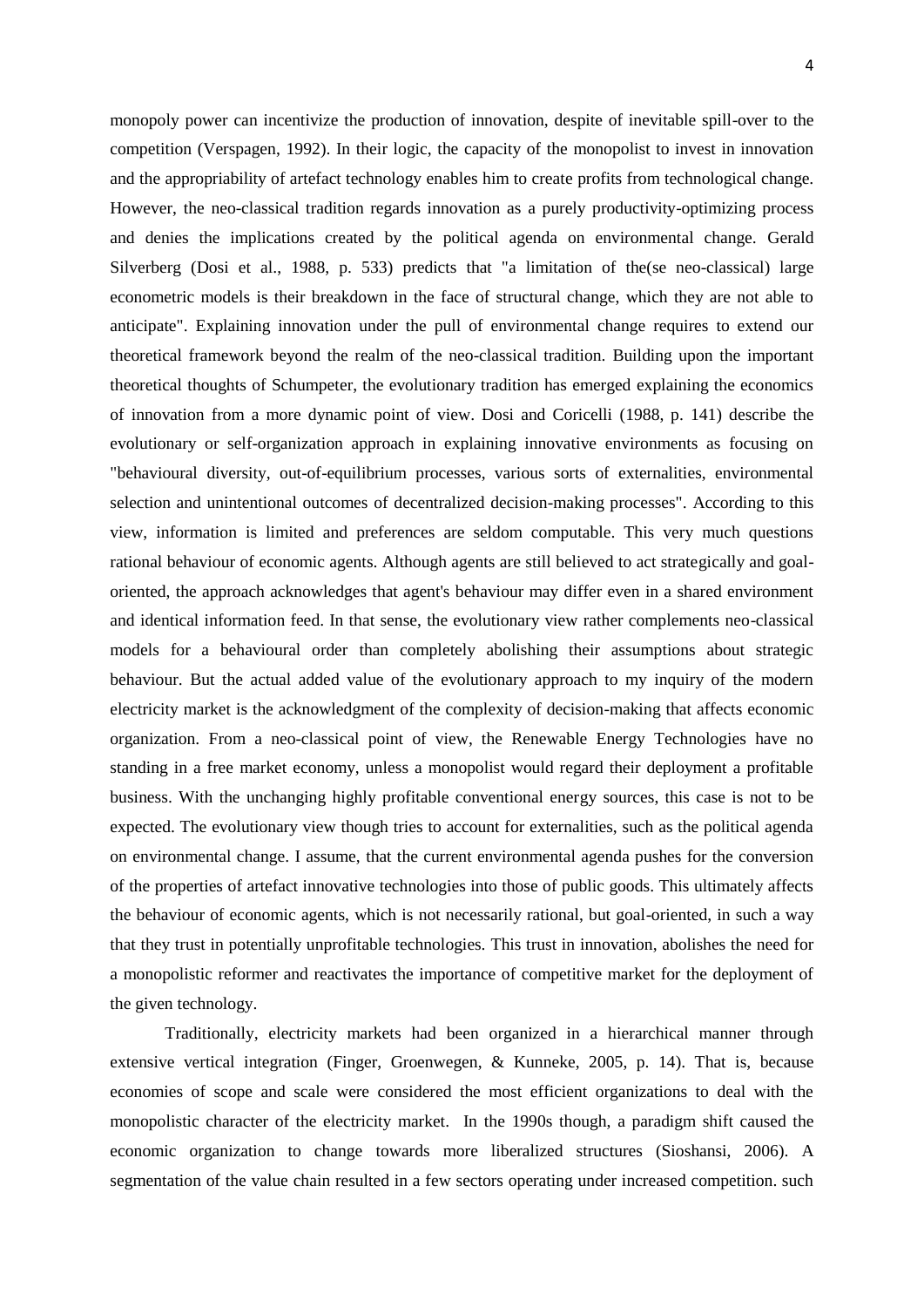as production, trade, metering and sales. Network-related sectors like transmission and distribution are considered natural monopolies and therefore remain under heavy governmental interference [\(Finger et](#page-37-6)  [al., 2005\)](#page-37-6). Williamson [\(1998\)](#page-37-4) argues that strongly bureaucratic forms of organizations are the least desirable in terms of economic organization. But as indicated by the evolutionary perspective on the dynamics of the economy, liberal structures alone cannot account for the proper implementation of RET into the electricity market. Hence, economic organization needs to be analysed in view of the prevailing political agenda. The complex composition of the political and economic sphere define the institutional structure of modern electricity markets.

As regards public policy support, various support schemes for renewable electricity generation can be found. Kitzing, Mitchell and Morthorst [\(2012\)](#page-37-7) identify feed-in tariffs, feed-in premiums, tender schemes and quota obligations with tradable green certificates as the most common primary support schemes in Europe. Moreover, they list investment grants, fiscal measures and financing support as supplementary support schemes. From the perspective of institutional organization aiming at the promotion of renewable energy technologies, and taking up the previous dilemma in economic organization of the market setting, it is interesting to focus primarily on those policies, that effectively mitigate the risk exposure of investors to the price setting mechanism. For that reason, fiscal measures and financing support will be excluded from this study, since they are rather incentivizing investors liquidity in general, but are not directly linked to RET investment and serve to "internalise external costs" [\(Kitzing et al., 2012, p. 4\)](#page-37-7). For the sake of theoretical argumentation, I will address feed-in tariffs and feed-in premiums under the same term FIT policies from now on. Although they differ on the extent to which risks are mitigated, they both are designed to regulate the price setting of electricity markets. Quota systems meanwhile aim at regulating the quantity of RES-E generated.

Mitchell, Bauknecht & Connor [\(2006\)](#page-37-8) identify three components that make up the risk that is related to investment in RES-E generation, that is price risk, volume risk and balancing risk. Price risk is determined by the degree of price volatility in the market, volume risk by the degree to which produced volume can safely be sold into the value chain, and balancing risk by the degree to which load fluctuations are mitigated by producers. Mitchell et al. [\(2006\)](#page-37-8) argue, that price risk reduction would become more valuable the more volatile the price for electricity. Furthermore they say, that obviously, price volatility would be higher in liberalised markets than in monopolistic markets. This ultimately means, that, in competitive markets, price risk reduction holds an increased value. In theory, as regards the price risk reduction profile of the existing policy measures, FIT policies have the advantage of allowing secure investment planning in the long-term, even for less mature and therefore riskier technologies [\(Polzin, Migendt, Täube, & von Flotow, 2015\)](#page-37-9), because it is guaranteed, that the energy produced can be sold profitably. But, risk reduction shall not be confused with efficiency. FIT policies run the risk of increasing costs and set out little incentive for innovation, for the exact reason of long-term investment security is guaranteed. Quota systems in contrast like the Trade Green Certificate scheme represent the more market-based approach, where less regulative, governmental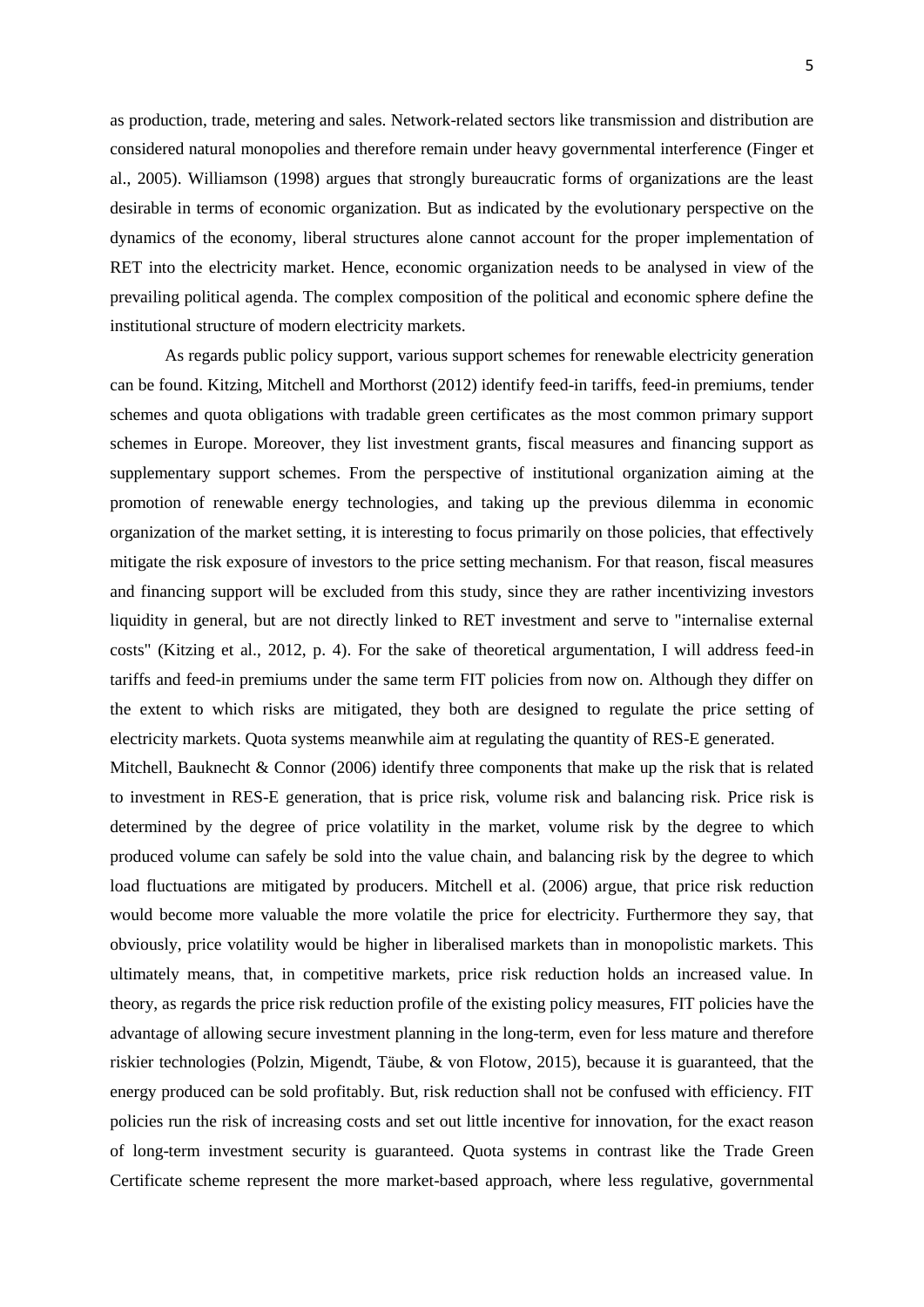interference is in place. Generating companies are obliged to hold a certain amount of green certificates, which are traded among producers and suppliers under a free price mechanism. This would imply more volatile prices. In practice, there is mixed empirical prove for the advantage of FIT policies in reducing the price for investment in RES-E generation. Dong [\(2012\)](#page-37-10) states that priceregulating policies have positively affected RES-E development, whereas quantity-regulating policies had a negative effect. Carley [\(2009\)](#page-37-11) employs a more comprehensive state-level empirical study based on panel-data on the relationship between Renewable Portfolio Standards, that is a quota system, and RES-E generation attesting its correlation, but not its causality. Yin and Powers [\(2010\)](#page-38-0) again find an actual effect of RPS on RES-E development by taking into account even fine differences in policy design. However, there appear to be very few more nuanced and complex studies concerned with empirically measuring the actual effectiveness of support policies, be it tariff or quota schemes [\(Jenner, Groba, & Indvik, 2013\)](#page-37-12). Therefore, empirical data cannot irrefutably confirm the theoretical assumptions made about policy-specific characteristics. For the model of this study, it is taken for granted, that price-regulating policies are better capable of reducing investment risks, whereas quantity-regulating policies do less. This distinction however is yet too broad, since the majority of European countries applies price-regulating policies. We need to make a closer differentiation between fixed-price tariffs and premium tariffs. The main difference here is the extent to which the remuneration of electricity producers is dependent from the market price. By definition, fixed prices tariffs are market-independent, whereas premium tariffs are market-dependent, because a premium is added to the market electricity price. Couture and Gagnon [\(2010\)](#page-37-13) argue that market-independent mechanisms create a higher investment security than market-dependent ones, again for the reason of a more effective risk reduction. This implies that fixed-price tariffs are the most effective support instrument in price risk reduction, followed by premium tariffs and quota obligation, as the instrument that offers the least investment security. The second argument of Mitchell et al. [\(2006\)](#page-37-8) in favour of FIT policies regards volume risk. Within FIT support schemes, the risk of not selling the volume produced is excluded by law, because suppliers are obliged to buy in all the renewable capacities in the first place. Under a quota system, a minimum volume of supply is set, but as long as suppliers fulfil this volume, they can choose freely whose electricity to buy. Thus, there is a certain volume risk for individual RES-E producers. This makes any empirical proof for the advantage of FIT policies redundant, because any risk is excluded by definition. FIT policies again appear to be a more reliable option for the development of RES-E generation. The third component of investment risk is balancing risk. FIT policies guarantee the payment of a fixed price assigned to each technology and therefore producers do not need to balance load fluctuations at all. In a quota system, balancing risk is present due to competition, but fluctuation is penalised through the market mechanism. This creates an important incentive to reduce fluctuation [\(Mitchell et al., 2006\)](#page-37-8). In both cases, a return on investment can be expected. Perhaps, as a consequence, differences in the structure of the power market would occur.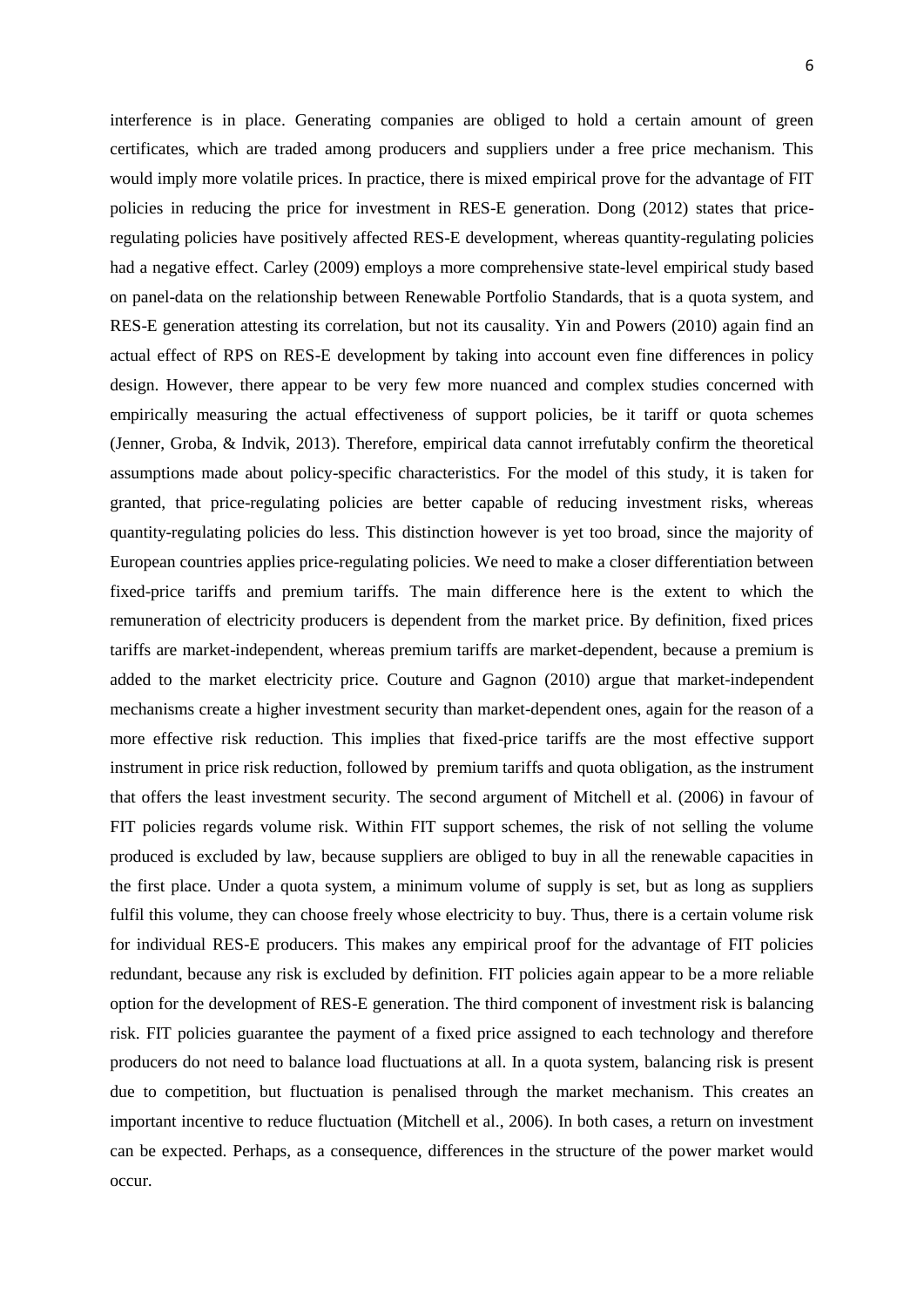From the previous theoretical reflections, the following analytical framework can be constructed: The variable 'Liberalization of the market setting' has a positive effect on 'RES-E deployment, whereas the variable 'support instruments' exerts an interaction effect on the relationship between the other variables. This interaction model is illustrated in Figure 1. The hypothesis, that we derive from the assumed relationship, reads:

*Liberalization of the electricity market fosters the development of RES-E generation, if costcompetitiveness of RET is guaranteed by support instruments of public policy.*

#### Figure 1

*model of the institutional organization of the electricity market*



Figure 2 shows, the predicted relationship between electricity market liberalization and wind electricity production for different values of the interacting variable governmental support. It is assumed that even in very hierarchical market, with no governmental support at all, some electricity from wind energy is produced. With no support, the relationship is expected to follow a slowly increasing linear curve. The slope equals exactly the coefficient of  $X_1$ . But, the more stringent the support, as expressed as increase in  $X_2$ , the stronger the effect of liberal markets on the deployment of RES-E will be.

The theory has suggested, that different types of policies have proven to be more and less effective. Therefore, countries shall be grouped according to the type of policy they employ. Among all regulative measures, fixed-price feed-in tariffs are the most effective support instrument in mitigating the risks for investment in RES-E generation. Hence, this type of public support instrument is expected to have the strongest influence on the relationship between market setting and RES-E generation. Meanwhile, the interaction between market liberality and premium tariffs is expected to be less distinct. Still, being both price-regulating instruments, their influence is again expected to be considerably greater than under a quota obligation system.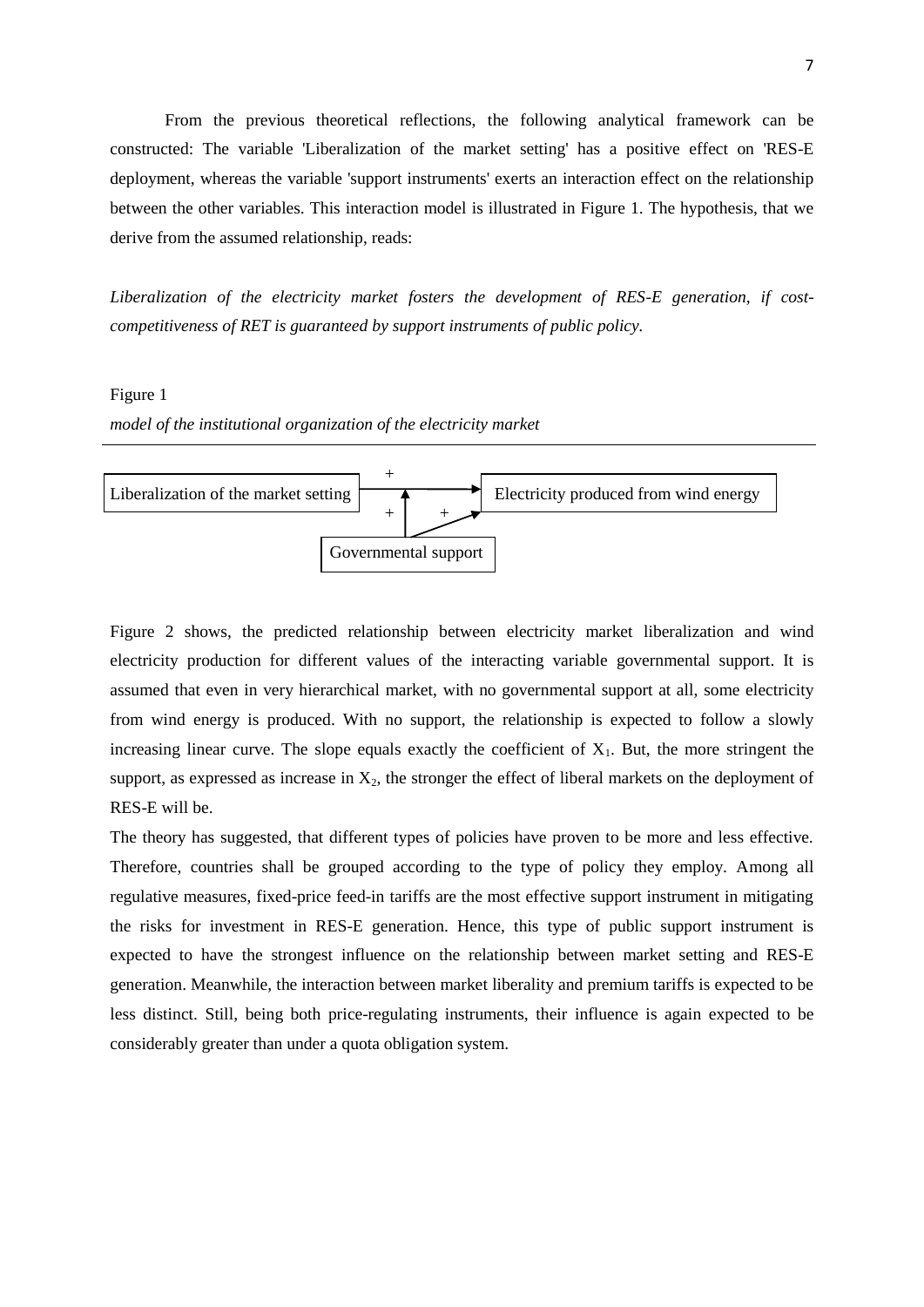

 $Y =$  share of electricity generated from wind energy in gross total electricity consumption;

 $X_1$  = degree of market liberality;

 $X_2$  = stringency of policy support

# <span id="page-11-0"></span>**Research design**

In my analysis, I will employ a longitudinal study design measuring the degree of regulatory reform within the timeframe from 2004 to 2012. Hence, no manipulation by the researcher is taking place and data is collected at more than one point in time. However, in the statistical analysis the data that has been collected at multiple points in time for the respective variables, will be merged into one measure. Therewith the focus of the design is similar to a cross-sectional comparison of national electricity markets but trying to integrate a notion of developments over time when discussing the explanatory variables. With regard to this study design, the measurement must be carefully constructed. I will discuss the model specification in-depth in the results section.

Having collected data at differing points in time should rule out a threat of reverse causation. In any case, threats such as history or maturation can hardly be ruled out, but shall be discussed later.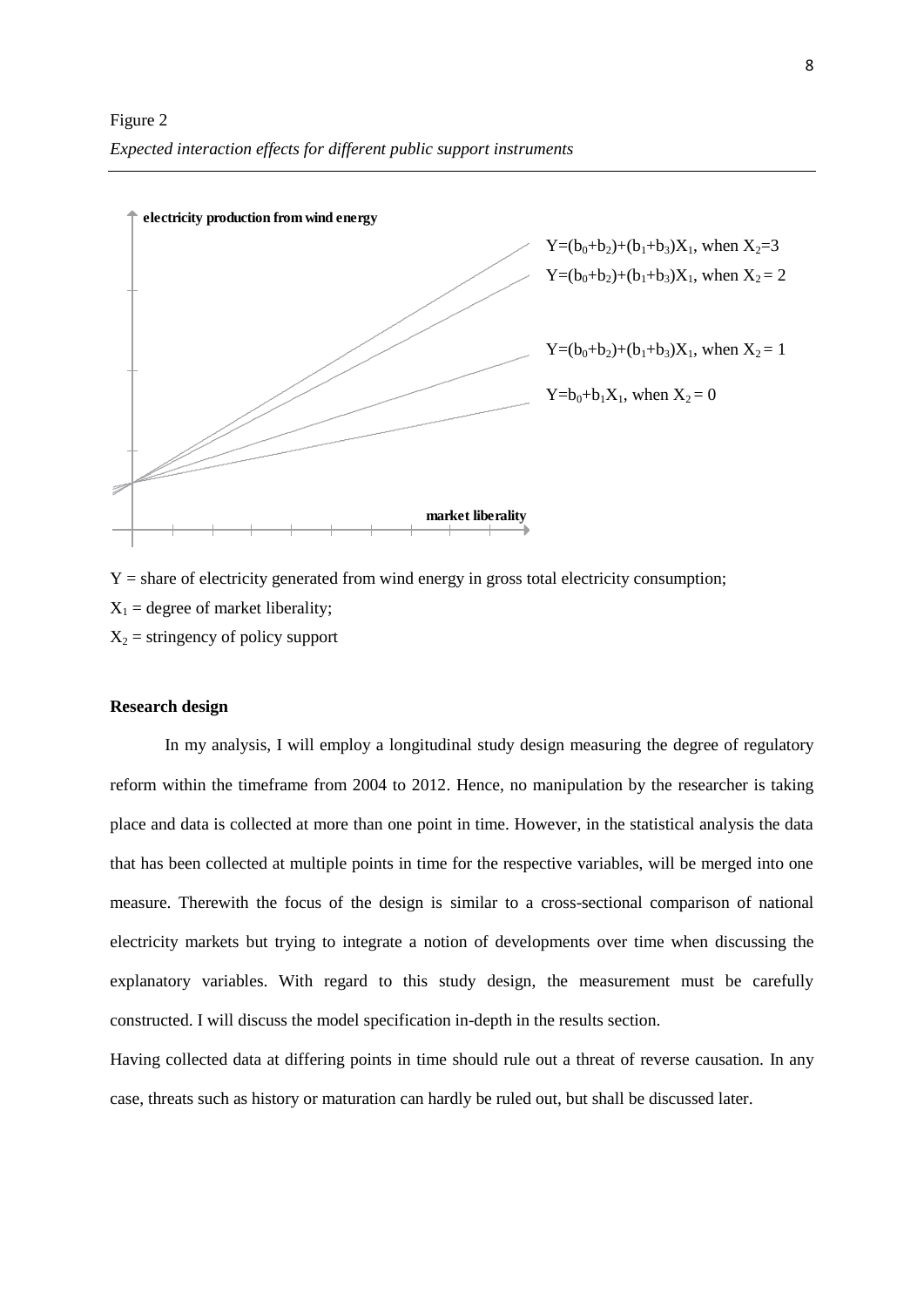As already indicated by the research question, the research is limited to electricity produced from wind energy. Any analytical outcome is therefore limited to wind technology and cannot be generalized to other sources of renewable energies without adjusted considerations.

#### <span id="page-12-0"></span>**Data and Operationalization**

In order to confirm or reject the hypothesis, empirical data on the institutional structure of all 28 Member states of the European Union will be used. National electricity markets are thus the units of analysis within the setting of the European Union. They are very much suited, since to all of them apply - at least to a certain extent - the same 'rules of the game' as described by Williamson. In the course of continuous economic integration, these countries have incorporated the *acquis communitaire*, the shared body of law of the European Union. This shared feature makes them comparable in the first place. On August 28, 2009, the EU Directive 2009/72/EC, concerning common rules for the internal market in electricity, became effective as part of the third package on EU energy market legislation. It foresaw the further unbundling of the electricity sector until 2013.

The variable 'economic organization of the market setting' needs to be portrayed from two different perspectives, i.e. the *de jure* regulation of the market and the *de facto* organization of the market. For this reason, I will look at the legal framework within each national regulatory regime as well as the actual structure of given markets. The primary measure for economic organization will be the OECD's sectoral indicator of regulatory reform of the electricity sector. Foremost, this indicator entails a *de facto* perspective on the energy sector, describing the current state of organization as regards ownership structure, vertical integration and market concentration. However, it also incorporates a notion of the *de iure* regulatory framework by assessing the terms and conditions of entry regulation. Based upon these four topics i.e. *'entry regulation'*, *'public ownership'*, *'vertical integration'* and *'market structure'* (or: market concentration), the OECD issues an overall score to the state of regulatory reform of each OECD member state for the period from 2003 to 2013. According to the assigned score, which ranges from 0 to 6, economic organization of a country ranges from liberal (low score) to hierarchical (high score). For the countries Bulgaria, Croatia, Cyprus, Latvia, Lithuania, Malta and Romania there is no data available.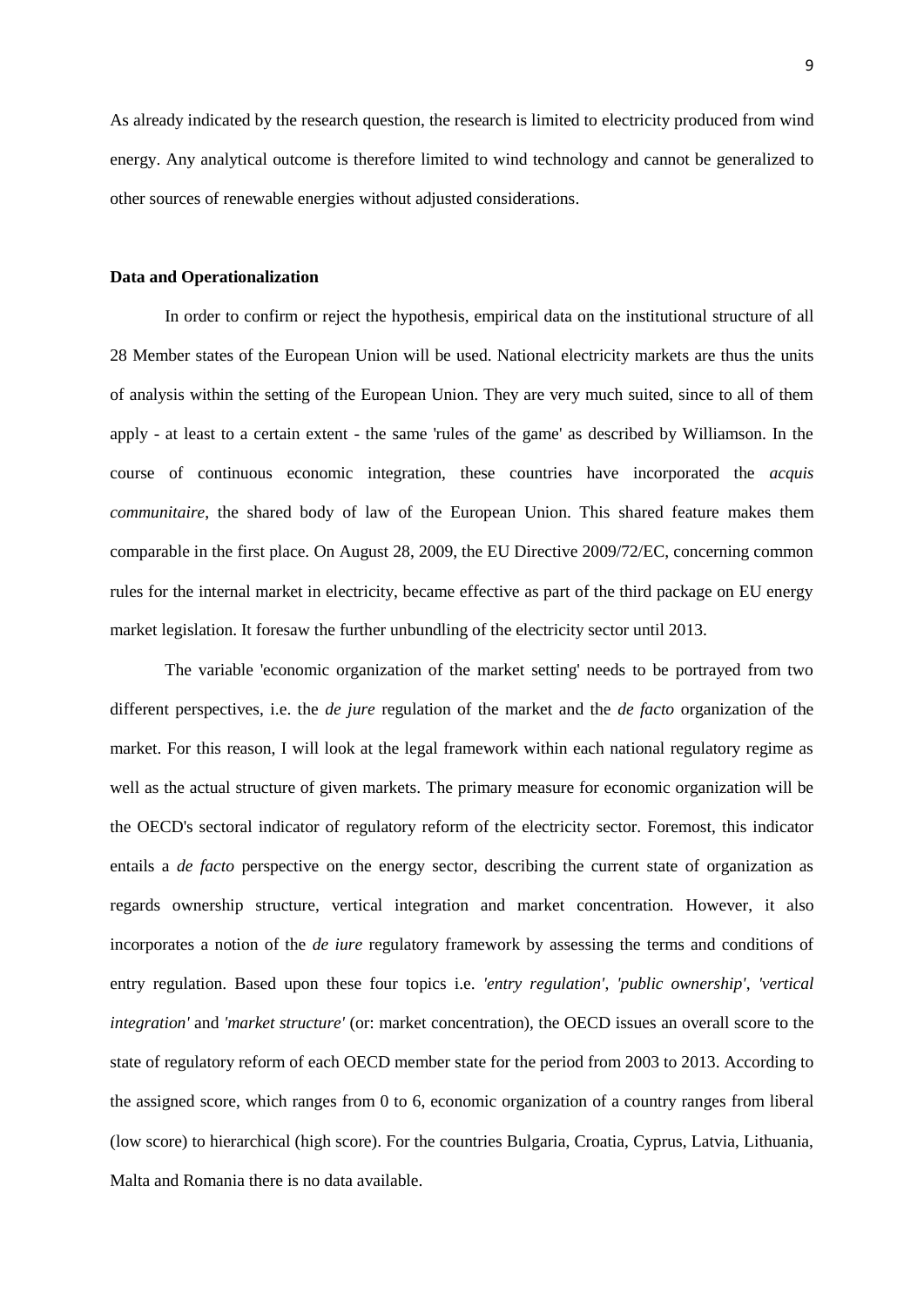The dependent variable, that is 'wind electricity production' is operationalized as the electricity generation from wind energy divided by gross final consumption of energy. Capacity installed would have been preferable over electricity generated because it better reflects what could potentially be generated and if investment into a given technology has taken place. Generation purely measures the actual electricity production. Generation may fluctuate due to a temporary demand that may differ from season to season. Particularly in the case of wind technology, fluctuations are also dependent from annual weather conditions. However, in the case of capacity installed, no data for the full time span is available for the countries Greece, Cyprus, Malta, Poland and Slovakia. Very limited or limited data availability is the case for Slovenia and the United Kingdom. After all, generation provided data for a larger number of cases for the entire period from 2004 to 2014, than capacity installed did. Capacity installed might be a more constant measure, that better reflects the long-term planning dedicated to the deployment of wind technology, but the differences appear to be very small. I have chosen to use generation exceptionally for the descriptive analysis of wind electricity production. For the correlation analysis instead, I will use capacity installed in 2012, as it represents a more accurate measure for the state of wind technology at the given point in time. Generation though should be sufficient to analyze general trends over time. The data on wind electricity generation was retrieved from a data publication of the European commission. The so called 'SHARES tool' lists the annual electricity generation from wind energy in megawatt hours for each EU Member state. Consistent data was available from 2004 to 2014. Information from earlier years has not been added, because the analysis has already been constrained by data limitations on other variables. Consistent data for a sufficient number of cases for capacity installed could ultimately be retrieved from the webpage of the European Association for Wind Energy *WindEurope*.

In order to be comparable across countries, the data on electricity generated from wind energy and capacity installed of each country needed to be transformed into a variable that considers the overall energy consumption of each respective country. Therefore, generation, or capacity installed respectively, has been divided by consumption. Data on the gross final consumption of energy over the period from 2004 to 2014 has again been retrieved from the SHARES tool of the European Commission as well. It expresses the gross electricity production from all energy sources plus total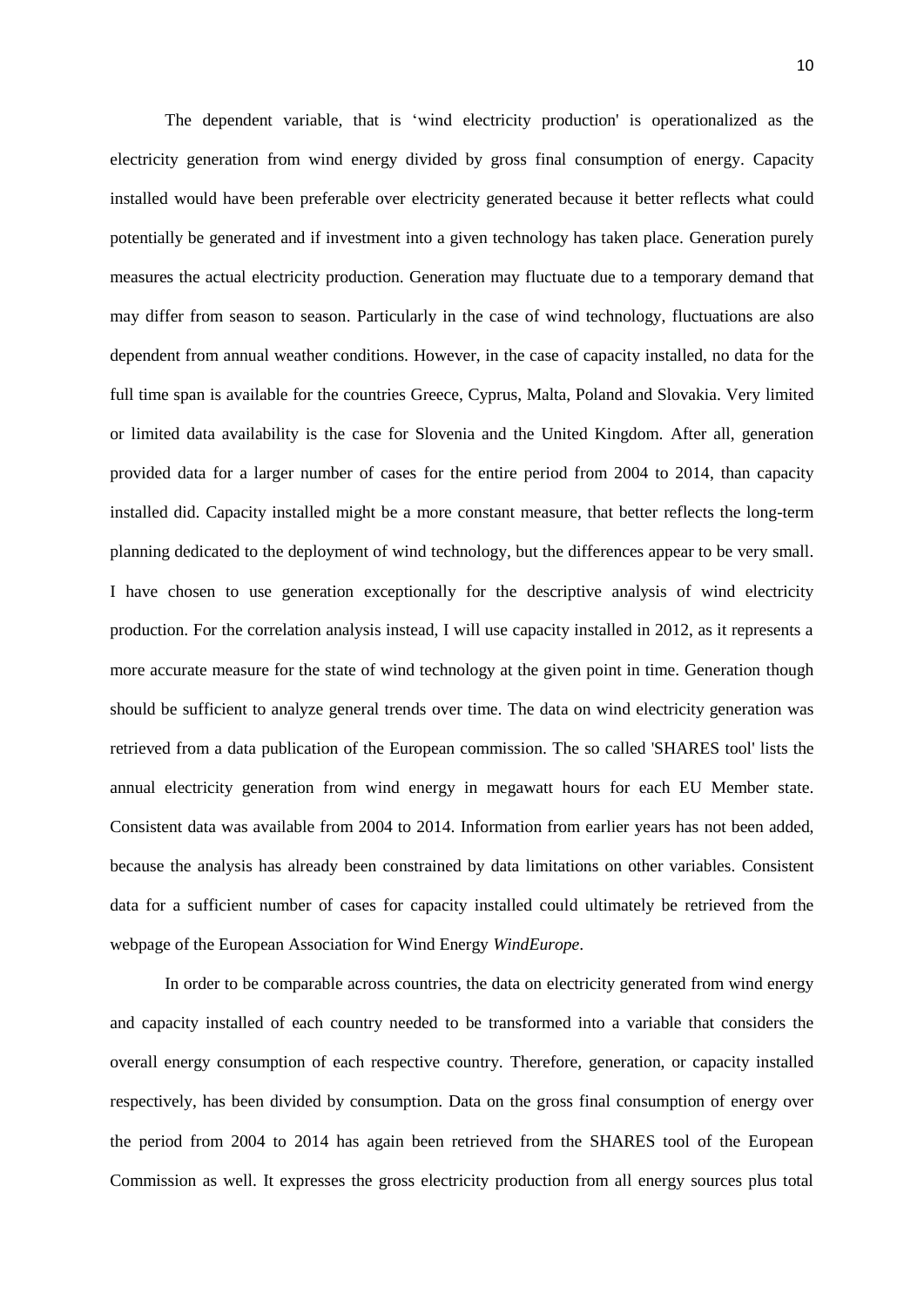imports of electricity minus total exports of electricity. The dependent variable of the regression model is expressed by the following equation:

# wind electricity production  $=$   $\frac{e}{\tau}$  $\overline{g}$

The stringency of various support instruments, that is the intervening variable of the model, is captured by a sub-indicator of the Environmental Policy Stringency Index of the OECD. Although generally focusing on environmental policy, this index entails an assessment of the stringency of feedin tariffs and Green Certificate Trading Schemes. In the first place, this approach discriminates between price-based and quantity-based instruments. Thus, it does not make an immediate distinction between fixed-price tariffs and premium tariffs. Instead, in case of premium tariffs, the premium is simply added to the average annual electricity price in order to make it comparable to an ordinary fixed-price feed-in tariff. This means, that premium tariffs are not entirely excluded from the analysis, but are merged with fixed-price tariffs to represent any price-based policy support. Data is available solely for the period from 2004 to 2012. There is no data available for the countries Estonia, Croatia, Cyprus, Latvia, Lithuania, Luxembourg, Malta and Romania.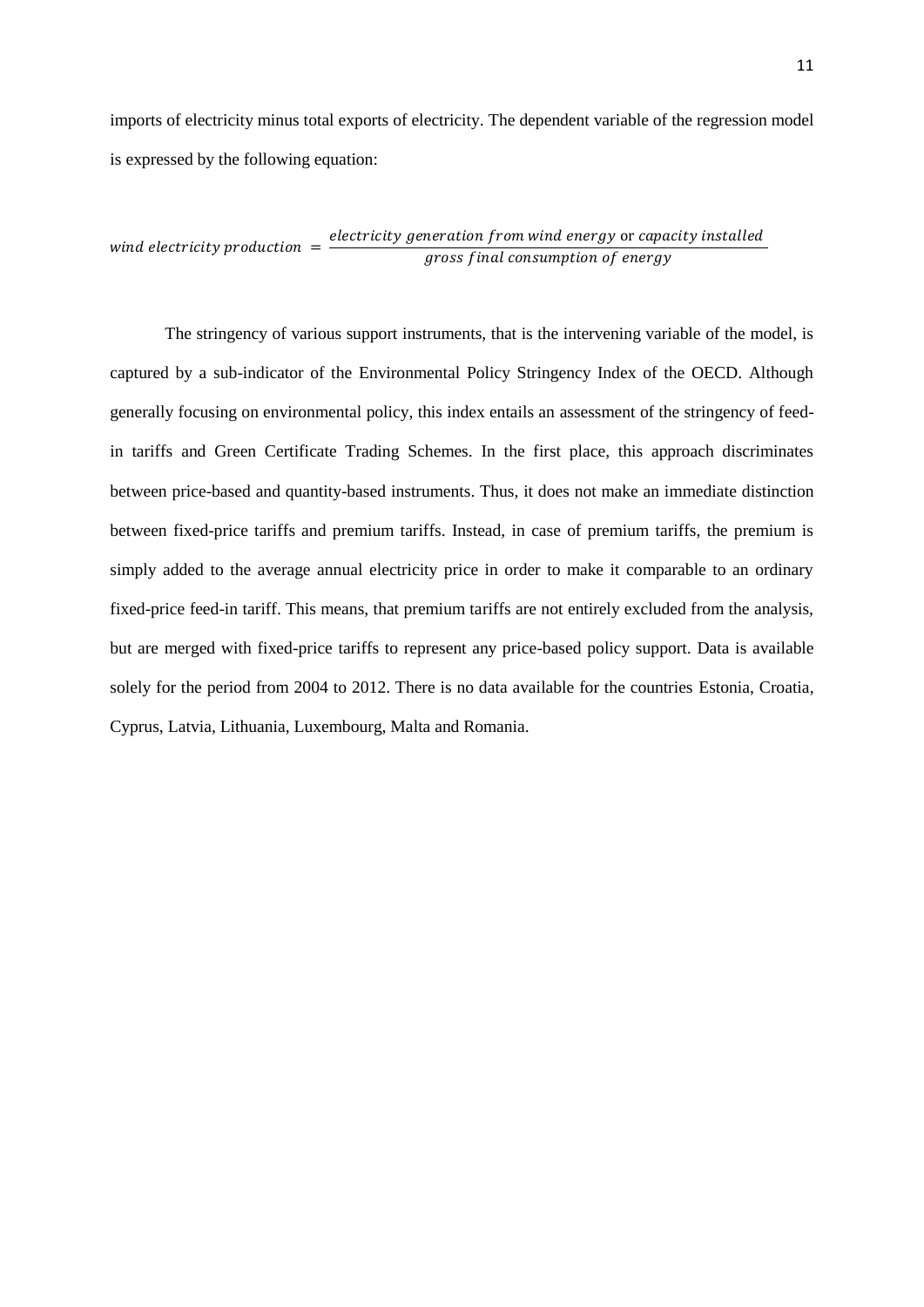#### **Results**

<span id="page-15-0"></span>In the following, I will describe how the collected data has been constructed into a coherent model of analysis. Having the variables properly constructed, two analytical approaches are being used. At first, I will describe which trends and patterns can be observed on the single variables over the time period from 2004 to 2012. Afterwards I will present the results of a correlation analysis, and expose if and to what extent the variables are linked to each other.

#### <span id="page-15-1"></span>**Data construction**

In preparation of the analysis of the relationship between economic organization and deployment of electricity production from wind energy, as well as the expected interaction of governmental support instruments, the data collected from the OECD and the European Commission have partly been constructed into appropriate measures for the respective model.

To begin with, I have reversed the scoring of the index which has been assigning low scores to liberal markets and high scores to hierarchical markets. Reversing the score shall avoid confusion when discussing the hypothesis. Afterwards, a high score indicates liberal market structures, whereas low scores are assigned to hierarchical market settings. In the next step, I have calculated the accumulated score on regulatory reform from 2004 to 2012. The accumulated score represents the degree to which liberal market structures have dominated the electricity sector in the given time period. Unfortunately, this measure does not indicate the extent to which a country has changed from one type of economic organization to another, that is form hierarchical to liberal or vice versa. Finally, the accumulated scores have been normalized allowing the even distribution of the values into four groups. Re-coding the variable into four groups from very little degree of market liberality over time to very high degree of market liberality reduces the variable level from scale level to ordinal variable level. Indeed, a model on ordinal variable level might facilitate the preliminary analysis of the data.

The variable 'governmental support', which is expected to interact with the first explanatory variable, has been constructed as the sum of the two indices measuring the effectiveness of Green Certificate Trading Schemes and Feed-in Tariffs. The annual scores have moreover been transformed into a single accumulated value that covers the time span from 2004 to 2012 and that expresses the strength of policy support over the entire period of time. Finally, this value has been normalized as well, again allowing the an even grouping and rescaling to ordinal variable level.

The dependent variable 'wind electricity production' has been grouped into a reduced data matrix according to a similar pattern, but the scoring has not been normalized. Instead the largest and the smallest wind electricity producer were taken as reference points for the recoding into groups. Therewith, the reduced codebook of the dependent variable does only express the relative differences across countries. Still, the reduced data matrix allows me to picture the assumed relationship in a more lucid manner and in case of the dependent variable, it is solely used for preliminary correlation analysis.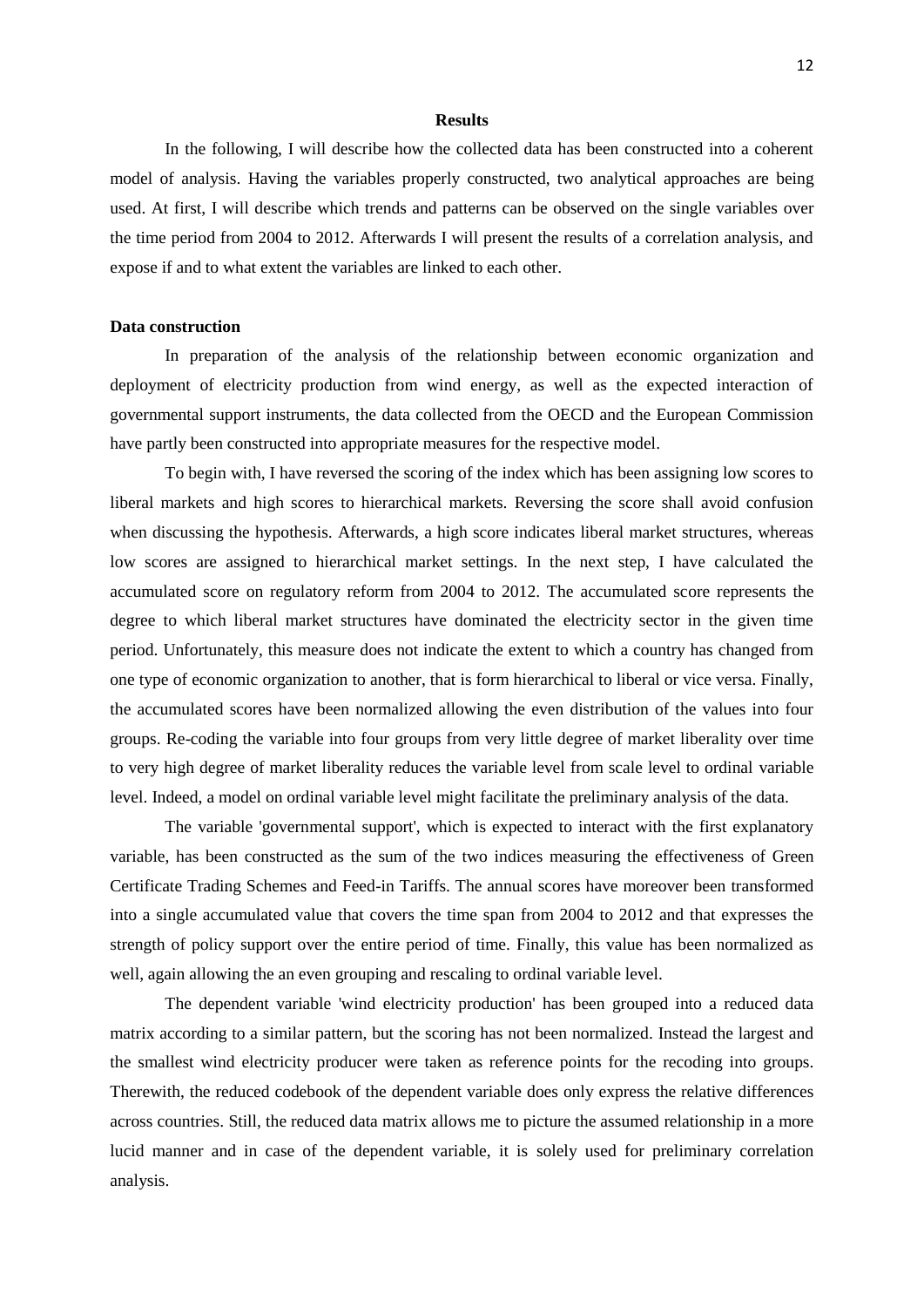# <span id="page-16-0"></span>**Descriptive Analysis**

As Figures 3 to 5 show, national energy markets have continuously been liberalized over the period from 2004 to 2014. Periodic trends towards more hierarchical market settings are the exception but can be observed for France and the Czech Republic between 2004 and 2006 or for Greece after 2008. Notably, a number of countries did already have relatively liberal markets at the beginning of the measurement, such as Germany, the United Kingdom or Spain. Those countries have obviously demonstrated smaller efforts to further liberalize their electricity sector. The largest step in liberalizing their markets can be observed for Slovenia, Belgium, Ireland and Slovakia, whose score has increased by at least 1.5 points in the observed period.

#### Figure 3

*Reversed OECD's electricity sector regulation index scores from 2004 to 2012for Spain, United Kingdom, Germany, Italy, Portugal, Hungary and Finland*



#### Figure 4

*Reversed OECD's electricity sector regulation index scores from 2004 to 2012 for Austria, Belgium, the Netherlands, Poland, Slovakia, Ireland and Sweden*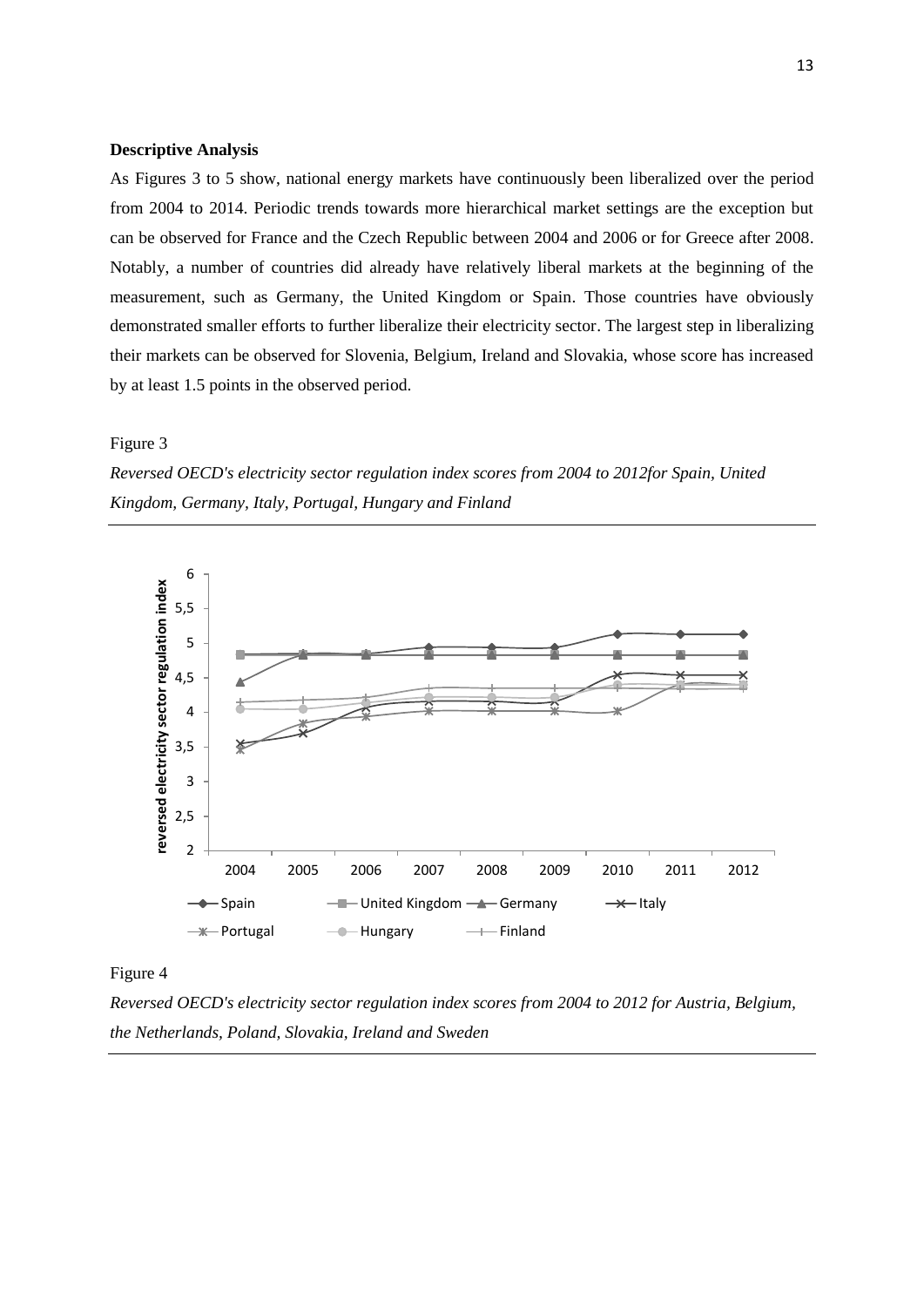



*Reversed OECD's electricity sector regulation index scores from 2004 to 2012 for the Czech Republic, Denmark, Slovenia, Greece, Luxembourg, France and Estonia*

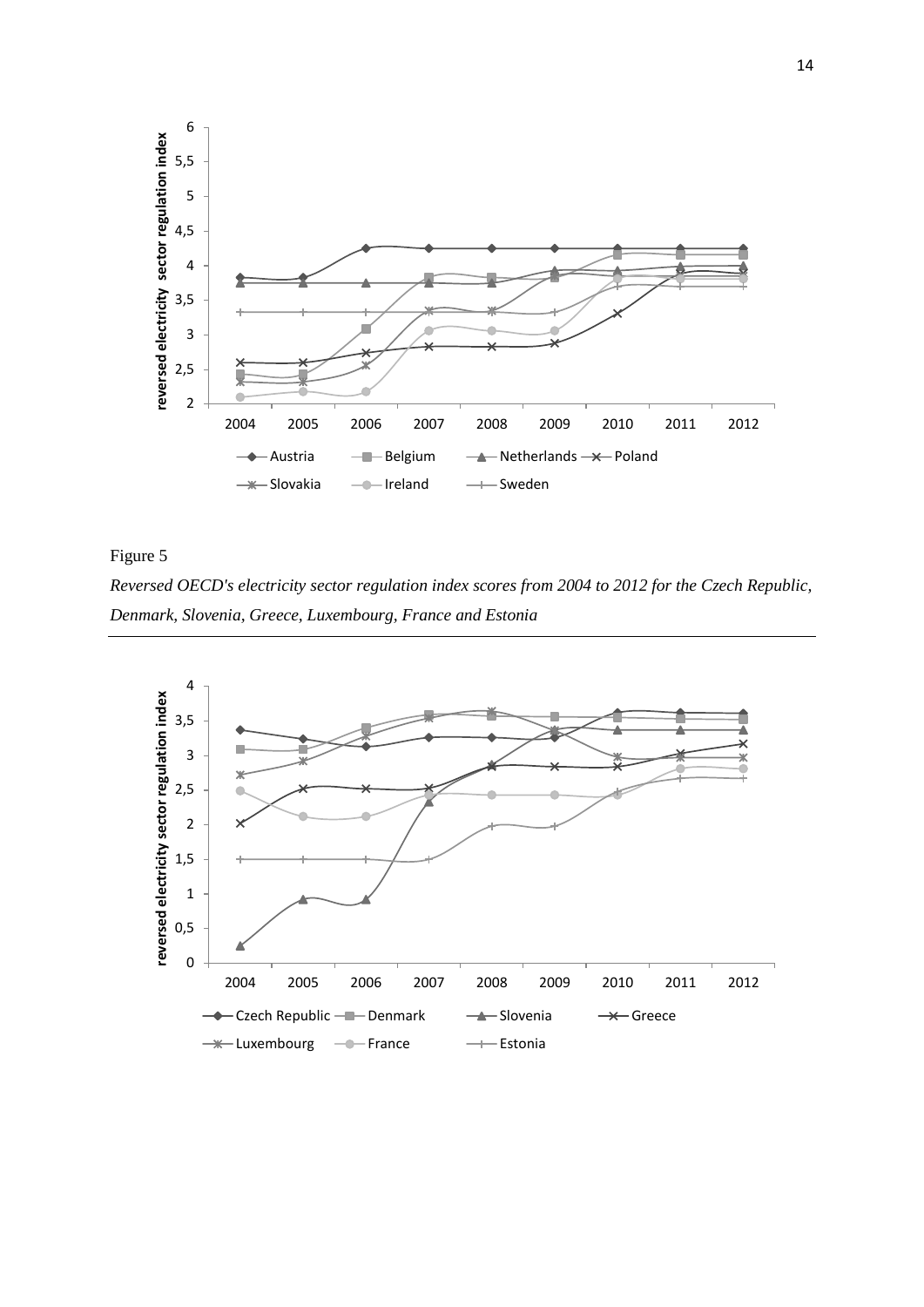Within the same timeframe, in all countries except for Malta the production of electricity from wind energy has increased, as it is depicted in Figures 6 to 8. The Figure presents the largest producers of wind electricity according to their absolute generation of electricity from wind energy divided by gross final consumption of energy. The different scale of each graph should be kept in mind when reading the graphs. Foremost, the huge differences in the development of wind electricity production become apparent although the score already accounts for the relative size of each country through its gross final consumption of energy. In absolute numbers, the largest expansion of wind electricity production has taken place in Portugal, Spain, Ireland, Denmark and Sweden. Their score has increase by at least .02 in the given period of time. Furthermore, it appears, that a number of countries have experienced an increase wind technology deployment from 2008 onwards, some also a bit later. This holds especially for those countries, that are not immediately associated with being the pioneers of RES-E generation, but rather following in their footsteps within the frame of the ambitious European targets for energy transition. They are typically located in the third graph of Figure 6 to 8. But not only for those countries, but generally, the increase in wind electricity production appears to be slightly steeper in the last five years of the period of observation.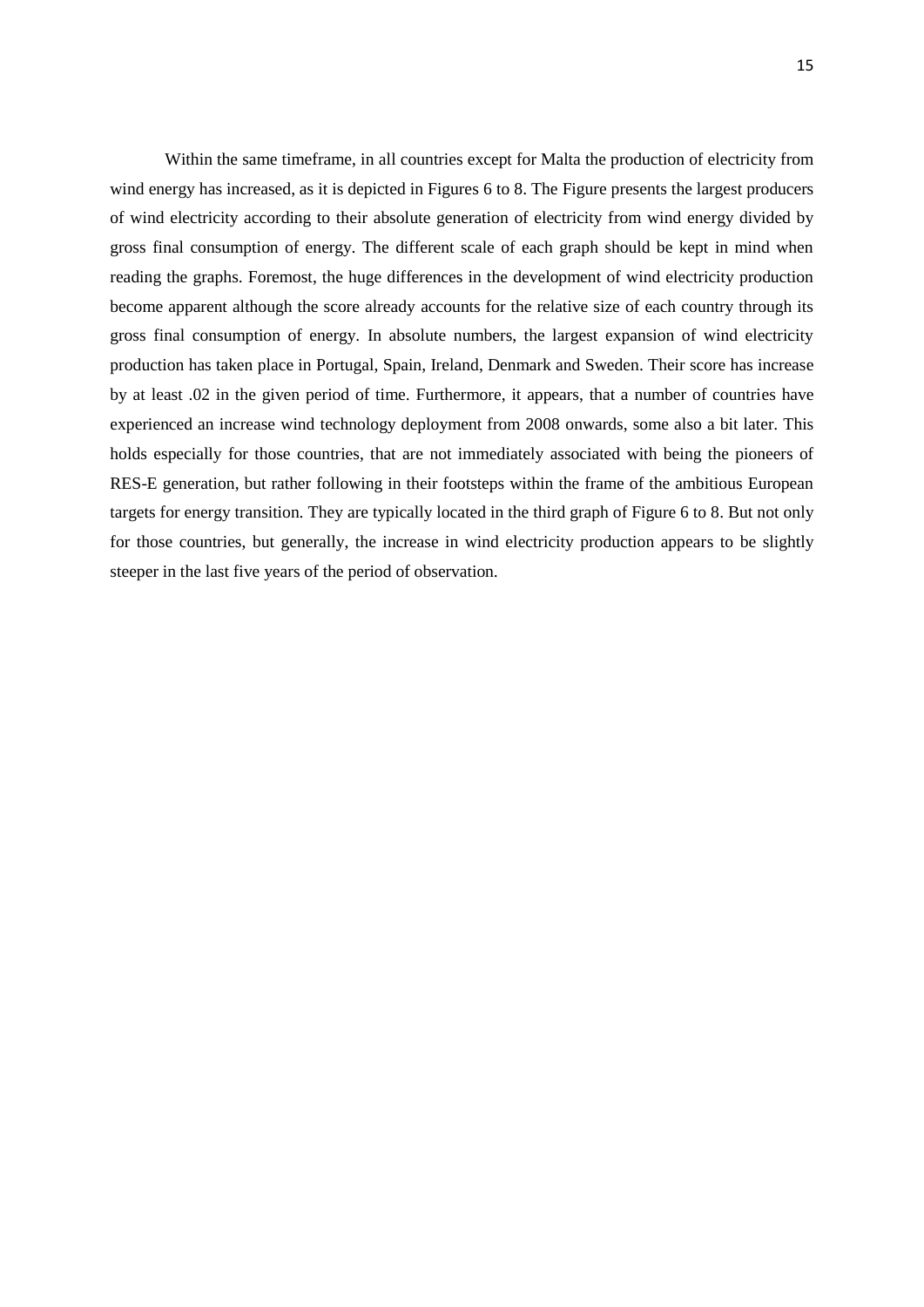*Annual electricity production from wind energy from 2004 to 2014 for Denmark, Germany, Greece, Ireland, Portugal, Romania, Spain, Sweden United Kingdom and France*



# Figure 7

*Annual electricity production from wind energy from 2004 to 2014 Austria, Belgium, Bulgaria, Estonia, Italy, Lithuania, the Netherlands and Poland*

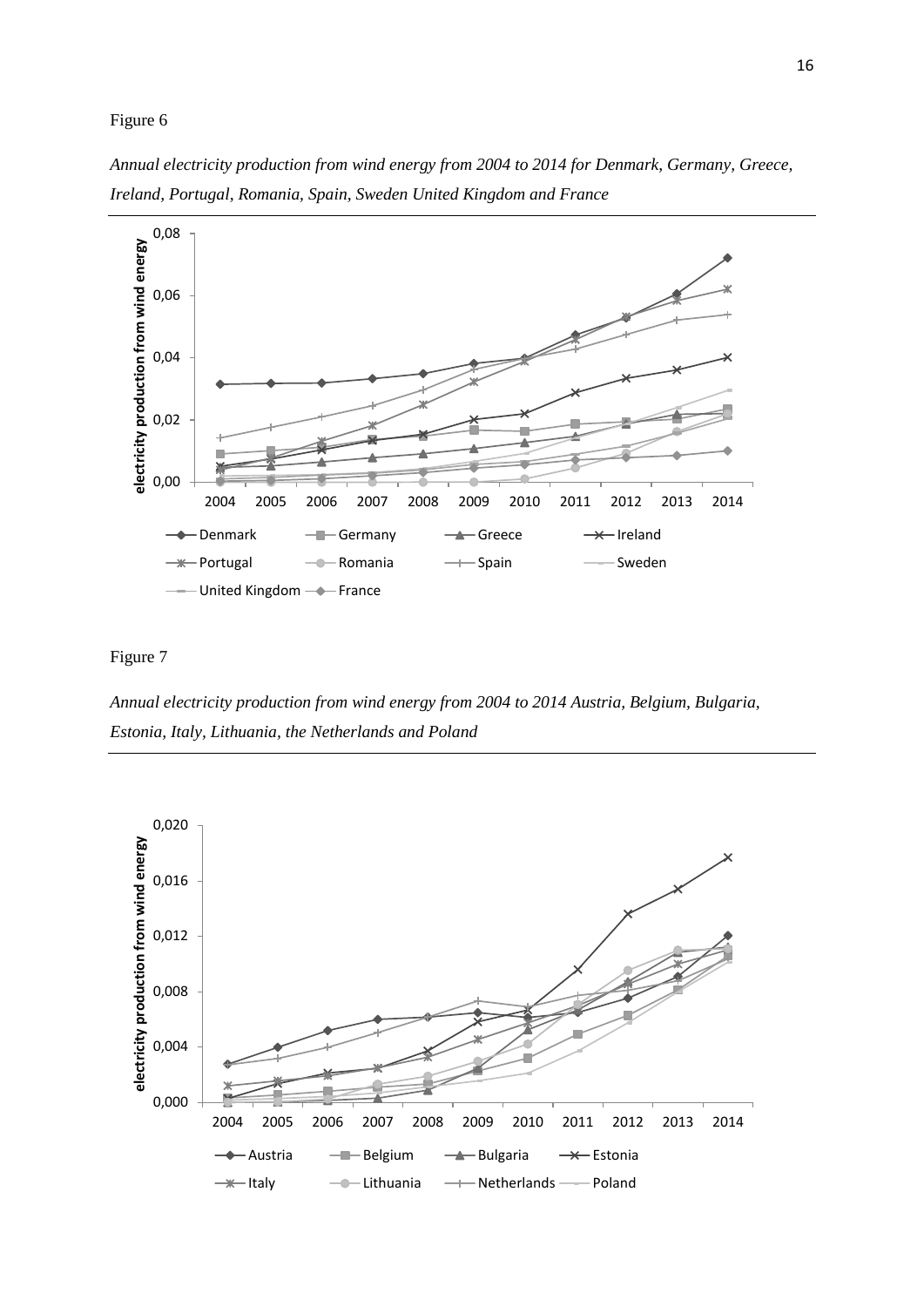*Annual electricity production from wind energy from 2004 to 2014 for Croatia, Cyprus, the Czech Republic, Finland, Hungary, Latvia, Luxembourg, Malta, Slovakia and Slovenia*



Figures 9 and 10 show how support instruments' stringency has changed over the period from 2004 to 2012. Apparently, there is no clear trend for all countries towards increased policy stringency over the years. It is noteworthy, that a few radical policy improvements are followed by substantial deployment of wind electricity production. Denmark, for instance, has introduced a highly stringent policy in 2009. Wind electricity production in Denmark has gradually risen until 2009, but experiences a sharp upturn of production from there on. Similarly, Poland has continuously levelled up its support for wind electricity production until 2010. With little delay, the actual production of electricity from wind energy seems to follow that pattern and finally ends up in a steep slope after 2010.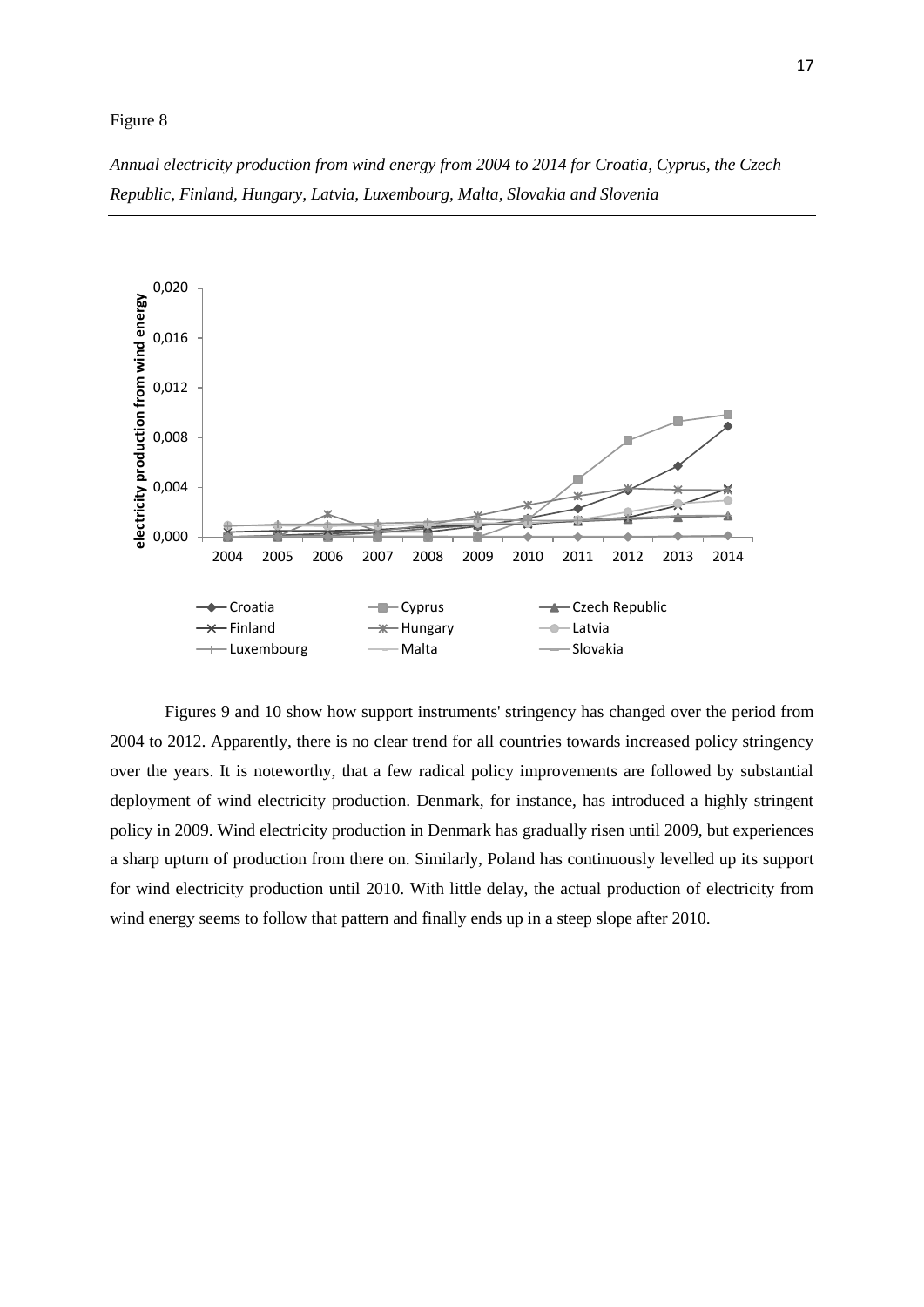*Stringency of feed-in tariffs and premium tariffs from 2004 to 2012 for the United Kingdom, Poland, the Netherlands, Sweden, Denmark, Belgium, Finland, Italy and Austria*



# Figure 10

*Stringency of feed-in tariffs and premium tariffs from 2004 to 2012 for Greece, France, Slovenia, Germany, Spain, Portugal, Ireland, Czech Republic, Hungary and Slovakia*

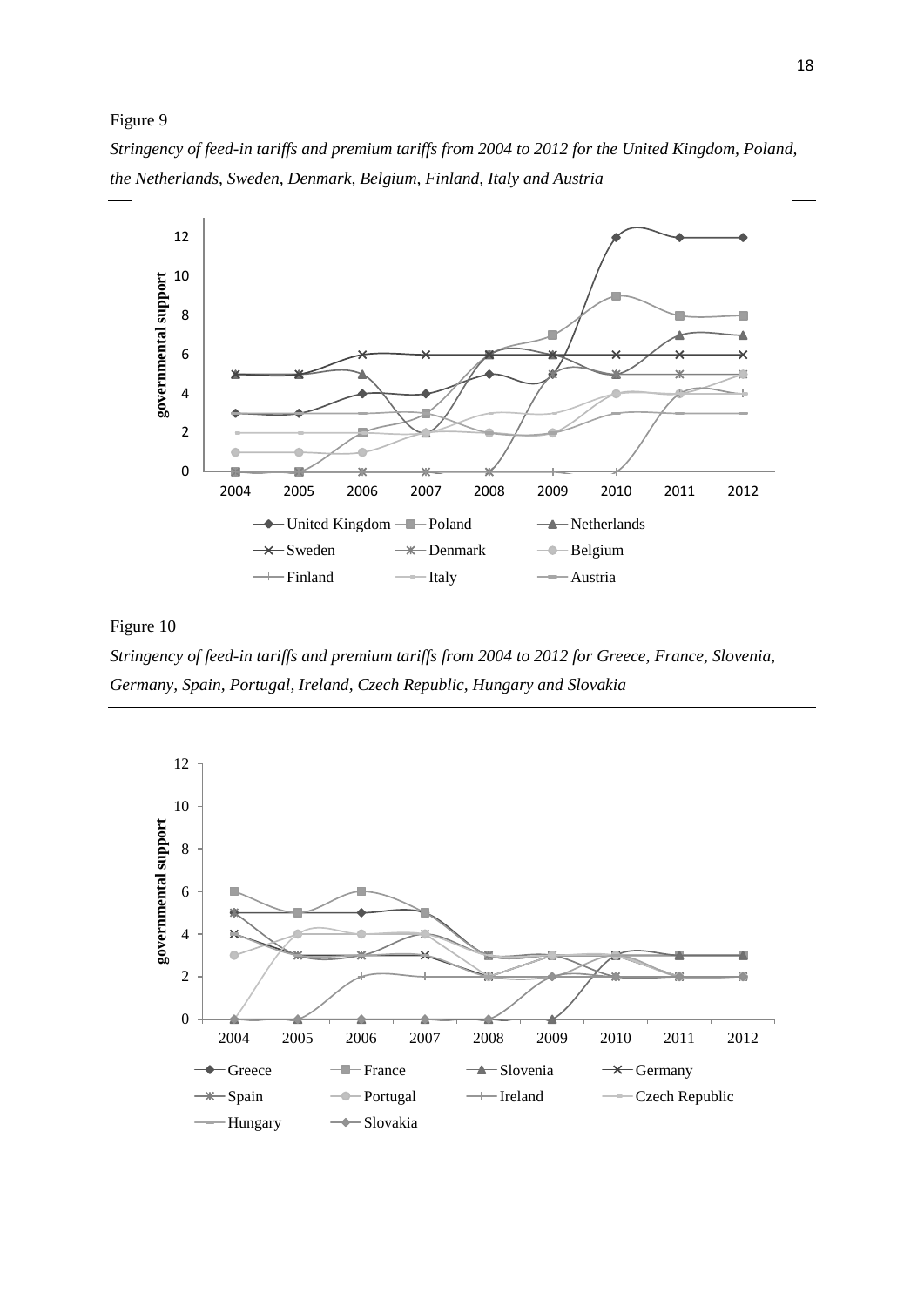Figure 11 shows the installed capacity of wind energy in 2012. Capacity installed has been weighted by the gross consumption of each country. The countries with the largest capacities after putting into perspective their respective size, are Denmark (.2741), Portugal (.2704), and Spain (.2647), followed with some distance by Ireland (.1603) and Germany (.1434). The smallest production capacity is found in Slovakia (.00003), the Czech Republic (.0104), Luxembourg (.0107) and Finland (.0111). In Malta and Slovenia no electricity production capacities have been installed at all.

# Figure 11

*Capacity installed in 2012*



Figure 12 shows the reversed and normalized accumulated OECD's scores on electricity sector regulation per country. In 2012, Member states' electricity markets have been largely liberalized (*M* = .6,  $SD = .12$ ). Having the accumulated score normalized, we can express the degree (in %) to which a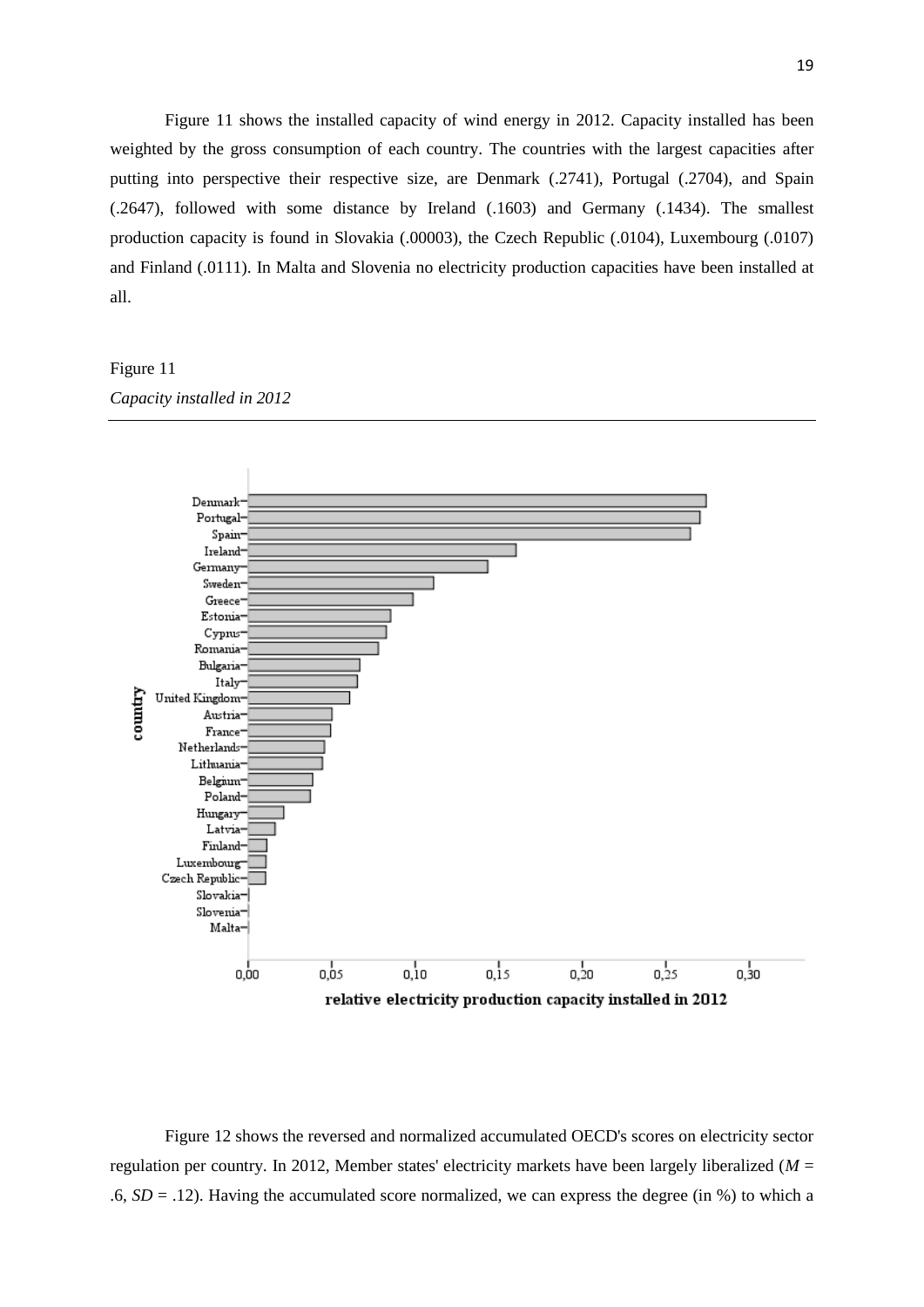country's electricity market has complied with the maximal liberalization criteria of the OECD's sector regulation index along the annual measurements. The leading countries with respect to market liberalization are Spain (.799), the United Kingdom (.776), Germany (.769) and Finland (.690). All those scored comparatively high on the OECD's sector regulation index from 2004 onwards. Ever since then, their markets have been largely liberal. In other words, they achieved more than 70 per cent of the ideal liberal market reform. In contrast to them, France (.394), Slovenia (.371) and Estonia (.318) have unfolded the least of their potential, that means less than 40 percent.

# Figure 12





degree of electricity market liberalization between 2004 and 2012

Figure 13 shows the accumulated and normalized degree of governmental support effectiveness exercised though either Green Certificates Trading schemes or feed-in tariffs. On average, the stringency of national policies was moderate  $(M = .5, SD = .23)$ . The most stringent policies have been implemented by the governments of the United Kingdom, Sweden, the Netherlands, Spain, Poland and Greece. The least effective support was exerted by the governments of Slovakia, Slovenia, Ireland, Finland and Denmark.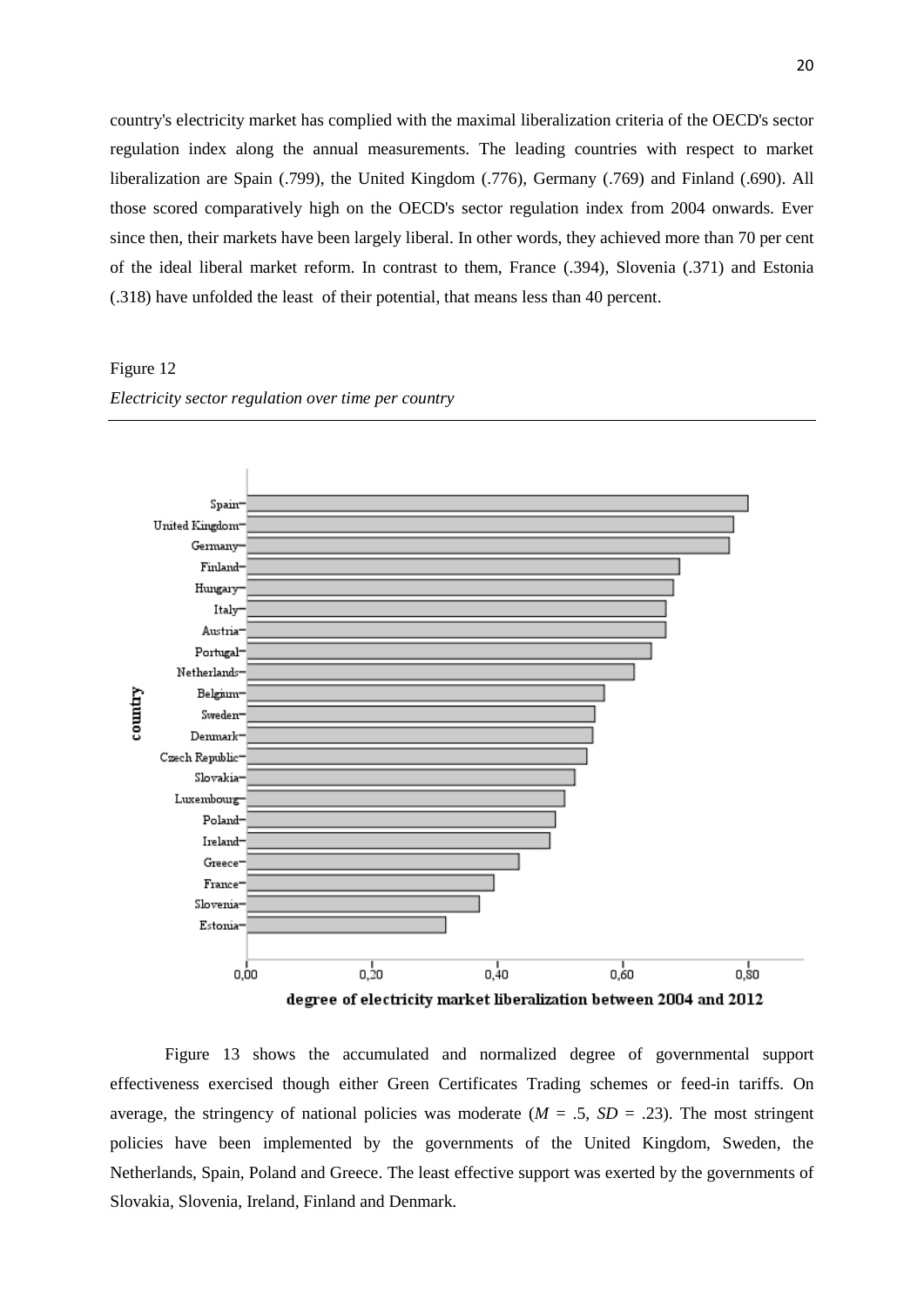Figure 13



*Effectiveness of governmental support per country*

Remarkably, Portugal (.645), Denmark (.552) and Ireland (.483), all of them among the leading producers of wind electricity, are ranked close to the median value for degree of market liberalization (*Mdn* = .555). Furthermore, Denmark is not found to exert very strong policy support within the period of observation, ranking just around the lower quartile of the support variable's range, which is located at .357. Portugal as well did not exercise strong policy support and is located just above the median value of .446. The strongest policy support in the given time period has been exercised by the British government. But despite of liberal market structure and extensive governmental support, the United Kingdom ranks just above the median case for wind electricity production.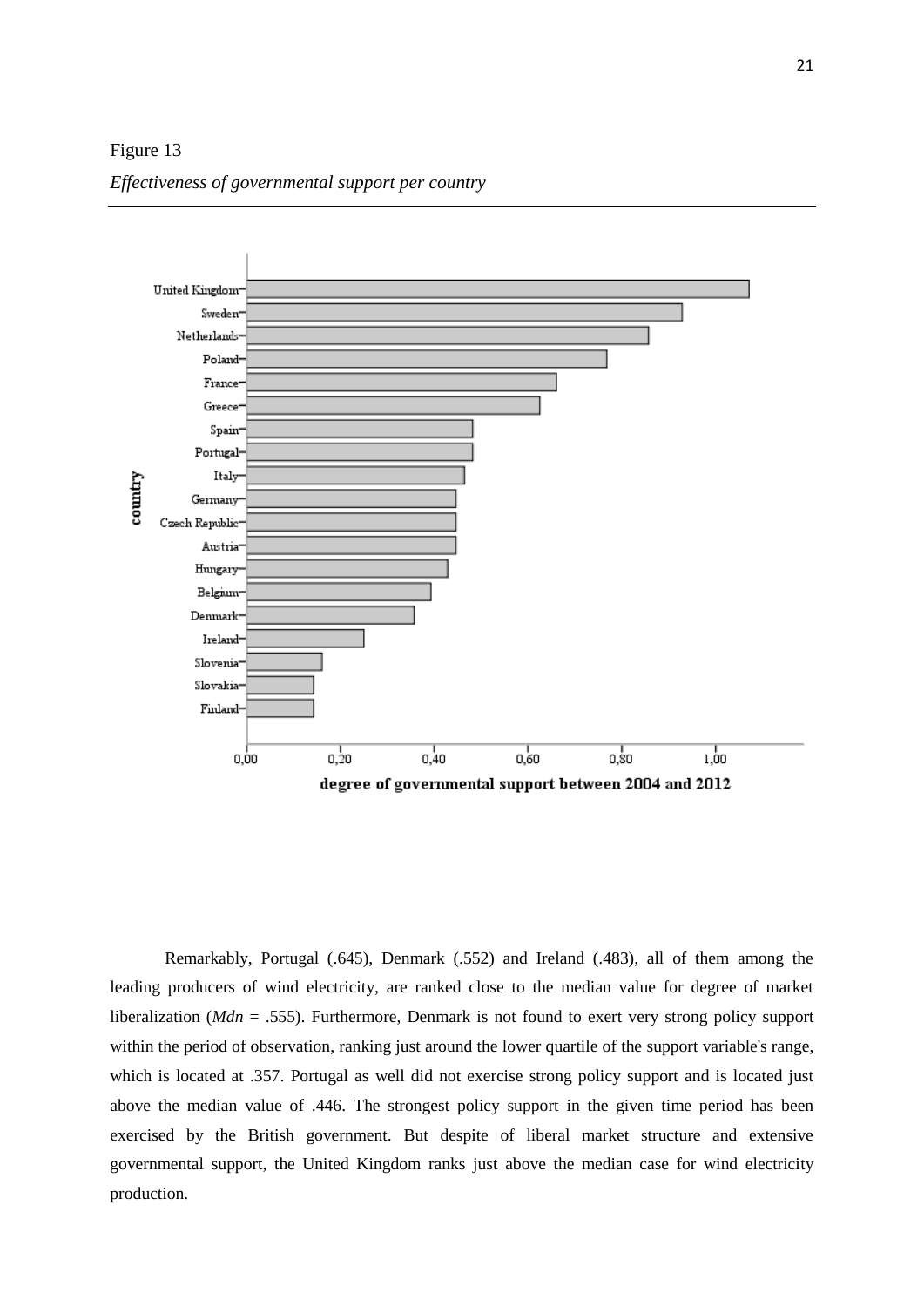In sum, out of those countries, who demonstrated high market liberality, only a few have actually achieved a high level of wind electricity production, namely Spain and Germany.. The fourth most liberalized market is located in Finland, which had the weakest policy support though. Despite its highly liberal market throughout the period of observation, Finland is among the smallest producers of wind electricity. Clearly, the descriptive analysis has revealed a few irregularities among the observed trends. Still, the overall trends of liberalization and increased production from wind energy comply with the theoretical expectations.

#### <span id="page-25-0"></span>**Explanatory Analysis**

For both explanatory variables of the model, there are a few cases missing. When contrasting the variables against each other in a crosstabulation, we encounter a 32.1 percent loss of cases. This equals nine of twenty eight initial cases. Table 2 depicts the relationship between market liberalization and wind electricity production under varying degrees of governmental support. The genuine data has been reduced to ordinal variable level, in order to allow a preliminary visual inspection of the variable's relation to another. From the table first assumptions about the direction, association and significance of the relationship between market liberalization and electricity production from wind energy can be made. The reduced data matrix presents the respective variables after they have been recoded into groups. Note that Table 2 does not show the absolute production of electricity from wind energy, but allows a comparison of relative advances in electricity production across countries, having set the countries with the smallest and the largest deployment of wind electricity production, in terms of installed capacity, as reference points. In sum, recoding has eliminated the genuine codebook and established a new order ranking countries from very low to very high degree of market liberalization, from very low to very high level of support policy's stringency and from very small to very large relative electricity production capacity in wind energy.

Out of nineteen cases in the cross tabulation, 21.1 per cent  $(n = 4)$  have exercised policies with very low stringency, 47.4 percent ( $n = 9$ ) policies with low stringency, 10.5 per cent ( $n = 2$ ) policies with high stringency and 21.1 per cent  $(n = 4)$  policies with very high stringency. None of the countries has been categorized as having a support policy with very low stringency. Across those countries with very low policy stringency, there were as many countries with a low degree of liberalization as they were with a high degree of liberalization. A majority (77.8 %,  $n = 7$ ) of those countries with low policy stringency have had a highly liberal market in the observed timeframe. The other two have a very high degree of liberalization. From those countries with highly stringent policies, all countries possessed a low degree of market liberalization. Finally, those countries, that had employed policies with very high stringency, were highly  $(n = 2)$  or very highly  $(n = 1)$  liberalized between 2004 and 2012. One more country showed a low degree of liberalization.

In sum, little less than a quarter of all countries (26,3 %, *n* = 5) observed held a low degree of market liberalization over the given period. Three out of them, i.e. Slovenia, France, Poland, had very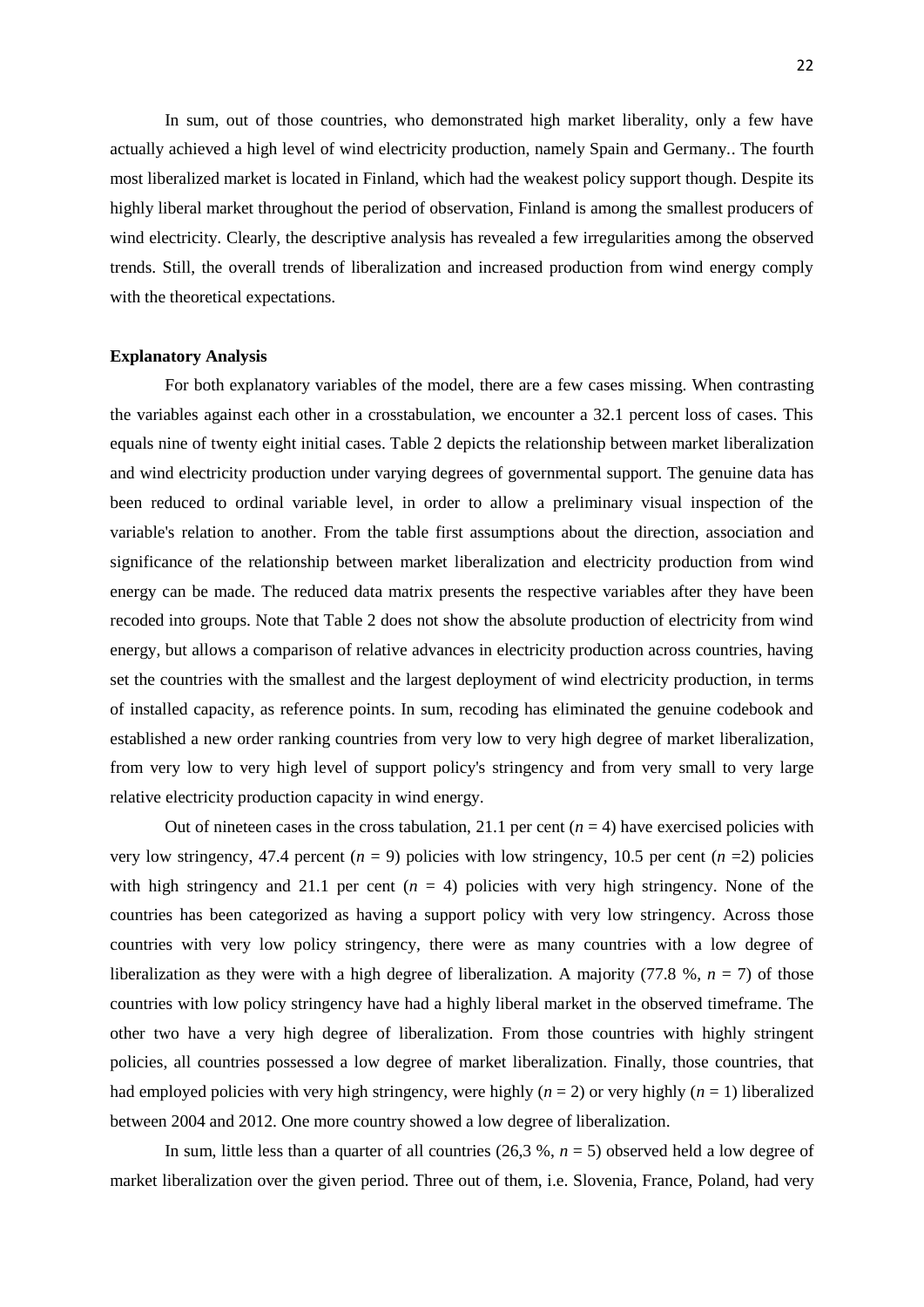small relative electricity production capacities, another, Greece, had a small relative wind electricity production capacity and the last one, Ireland, had a large relative electricity production capacity. Slovenia and Ireland did employ very weak support policies, whereas France and Greece had stringent policies, Poland a very stringent policy.

The majority of countries (57.9 %,  $n = 11$ ) possessed high market liberality throughout these nine years. Eight of them (Hungary, Czech Republic, Slovakia, Austria, Italy, Finland, Belgium, the Netherlands) have a very small relative electricity production capacity in 2012. One more, namely Sweden, has small relative wind electricity production capacity. And the remaining two, Portugal and Denmark, have very large relative wind electricity production capacities. Slovakia and Finland held very low governmental support, whereas Belgium, Denmark, Hungary, the Czech Republic, Austria, Italy and Portugal exerted low support. The Netherlands and Sweden in contrast had very stringent policies. Note, that neither of the most successful wind electricity producers, Denmark and Portugal, exerted strong governmental support via very stringent policies.

Only a small group of countries (15.8 %,  $n = 3$ ) has been regarded to have possessed a very high degree of market liberality throughout the period from 2004 to 2012. Two of them, Germany and the United Kingdom, have had small relative wind electricity production capacities. Meanwhile, Spain has achieved very large relative electricity production capacity. Germany and Spain employed less stringent support policies, the United Kingdom a very stringent policy. However, the very high policy score by the UK is predominantly the source of two very powerful policies that have just been put into place in 2010.

At the bottom section of the table, the bivariate crosstabulation disregarding the influence of support policies is depicted. It illustrates, that a lion share of the countries has a relatively small or very small electricity production capacity (78.9 %,  $n = 15$ ), although many of them have had high or very high liberal markets (57.9 %,  $n = 11$ ). The remaining four countries (21.1 %) have either a large or very large wind electricity production capacity and are dispersed across various levels of market liberalization. Even though a slightly positive relationship between degree of market liberalization and electricity production capacity might be notable, there is a number of cases that contradict the expectations that are hypothesized, such as Ireland, which has a low market liberality score and very low degree of policy stringency, but has achieved a large relative level of wind electricity production capacity. Meanwhile, the United Kingdom possesses very high market liberality and even a very stringent support policy respectively, but very small relative wind electricity production capacity. Similarly, Sweden and the Netherlands have highly liberalized markets and very strong policies, but very small relative installed capacity.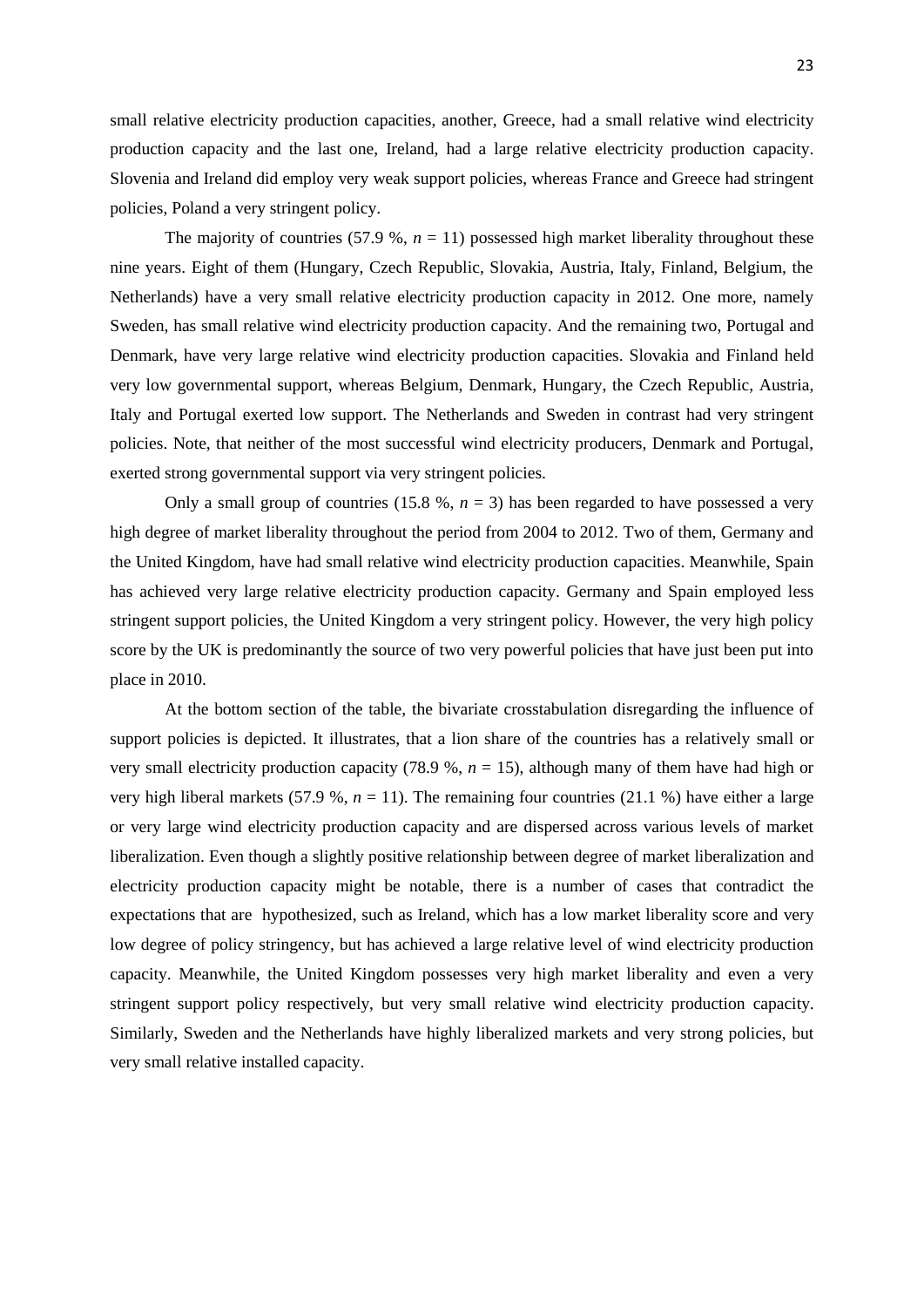# Table 2

| level of support    |              |            | degree of liberalization between 2004<br>Total |                  |                  |                  |
|---------------------|--------------|------------|------------------------------------------------|------------------|------------------|------------------|
| policy's stringency |              |            | and 2012                                       |                  |                  |                  |
| between 2004 and    |              |            | low                                            | high             | very high        |                  |
| 2012                |              |            |                                                |                  |                  |                  |
| very low            | relative     | very small | $\mathbf{1}$                                   | $\overline{2}$   | $\overline{0}$   | $\overline{3}$   |
|                     | capacity     | small      | $\boldsymbol{0}$                               | $\mathbf{0}$     | $\mathbf{0}$     | $\boldsymbol{0}$ |
|                     | installed in | large      | 1                                              | $\boldsymbol{0}$ | $\boldsymbol{0}$ | $\mathbf{1}$     |
|                     | 2012         | very large | $\boldsymbol{0}$                               | $\boldsymbol{0}$ | $\boldsymbol{0}$ | $\boldsymbol{0}$ |
|                     | Total        |            | $\overline{2}$                                 | $\overline{2}$   | $\boldsymbol{0}$ | $\overline{4}$   |
| low                 | relative     | very small | $\boldsymbol{0}$                               | $\overline{5}$   | $\boldsymbol{0}$ | 5                |
|                     | capacity     | small      | $\boldsymbol{0}$                               | $\boldsymbol{0}$ | $\boldsymbol{0}$ | $\boldsymbol{0}$ |
|                     | installed in | large      | $\boldsymbol{0}$                               | $\boldsymbol{0}$ | $\mathbf{1}$     | $\mathbf{1}$     |
|                     | 2012         | very large | $\boldsymbol{0}$                               | $\mathfrak{2}$   | $\mathbf{1}$     | 3                |
|                     | Total        |            | $\boldsymbol{0}$                               | $\overline{7}$   | $\overline{2}$   | 9                |
| high                | relative     | very small | $\mathbf{1}$                                   | $\boldsymbol{0}$ | $\boldsymbol{0}$ | $\mathbf{1}$     |
|                     | capacity     | small      | $\mathbf{1}$                                   | $\boldsymbol{0}$ | $\boldsymbol{0}$ | $\mathbf{1}$     |
|                     | installed in | large      | $\boldsymbol{0}$                               | $\mathbf{0}$     | $\boldsymbol{0}$ | $\boldsymbol{0}$ |
|                     | 2012         | very large | $\boldsymbol{0}$                               | $\boldsymbol{0}$ | $\boldsymbol{0}$ | $\boldsymbol{0}$ |
|                     | Total        |            | $\overline{2}$                                 | $\boldsymbol{0}$ | $\boldsymbol{0}$ | $\overline{2}$   |
| very high           | relative     | very small | $\mathbf{1}$                                   | $\mathbf{1}$     | $\mathbf{1}$     | $\overline{3}$   |
|                     | capacity     | small      | $\boldsymbol{0}$                               | 1                | $\boldsymbol{0}$ | 1                |
|                     | installed in | large      | $\boldsymbol{0}$                               | $\mathbf{0}$     | $\boldsymbol{0}$ | $\boldsymbol{0}$ |
|                     | 2012         | very large | $\boldsymbol{0}$                               | $\boldsymbol{0}$ | $\boldsymbol{0}$ | $\boldsymbol{0}$ |
|                     | Total        |            | $\mathbf{1}$                                   | $\overline{c}$   | $\mathbf{1}$     | $\overline{4}$   |
| Total               | relative     | very small | 3                                              | $\,8\,$          | $\mathbf{1}$     | 12               |
|                     | capacity     | small      | 1                                              | 1                | $\boldsymbol{0}$ | $\mathbf{2}$     |
|                     | installed in | large      | 1                                              | $\boldsymbol{0}$ | $\mathbf{1}$     | $\overline{2}$   |
|                     | 2012         | very large | $\boldsymbol{0}$                               | $\mathbf{2}$     | $\mathbf{1}$     | 3                |
|                     | Total        |            | 5                                              | 11               | $\mathfrak{Z}$   | 19               |

*Relative capacity installed in 2012 by degree of liberalization between 2004 and 2012 by degree of public support policy stringency between 2004 and 2012* 

A visual inspection of the crosstabulation has approximately confirmed the direction of the assumed relationship, but a number of deviations gave rise to serious concern about the consistency of the association between the variables. A statistical test may clarify these concerns and either back up or contradict previous observations. To test the association between the given variables, a correlation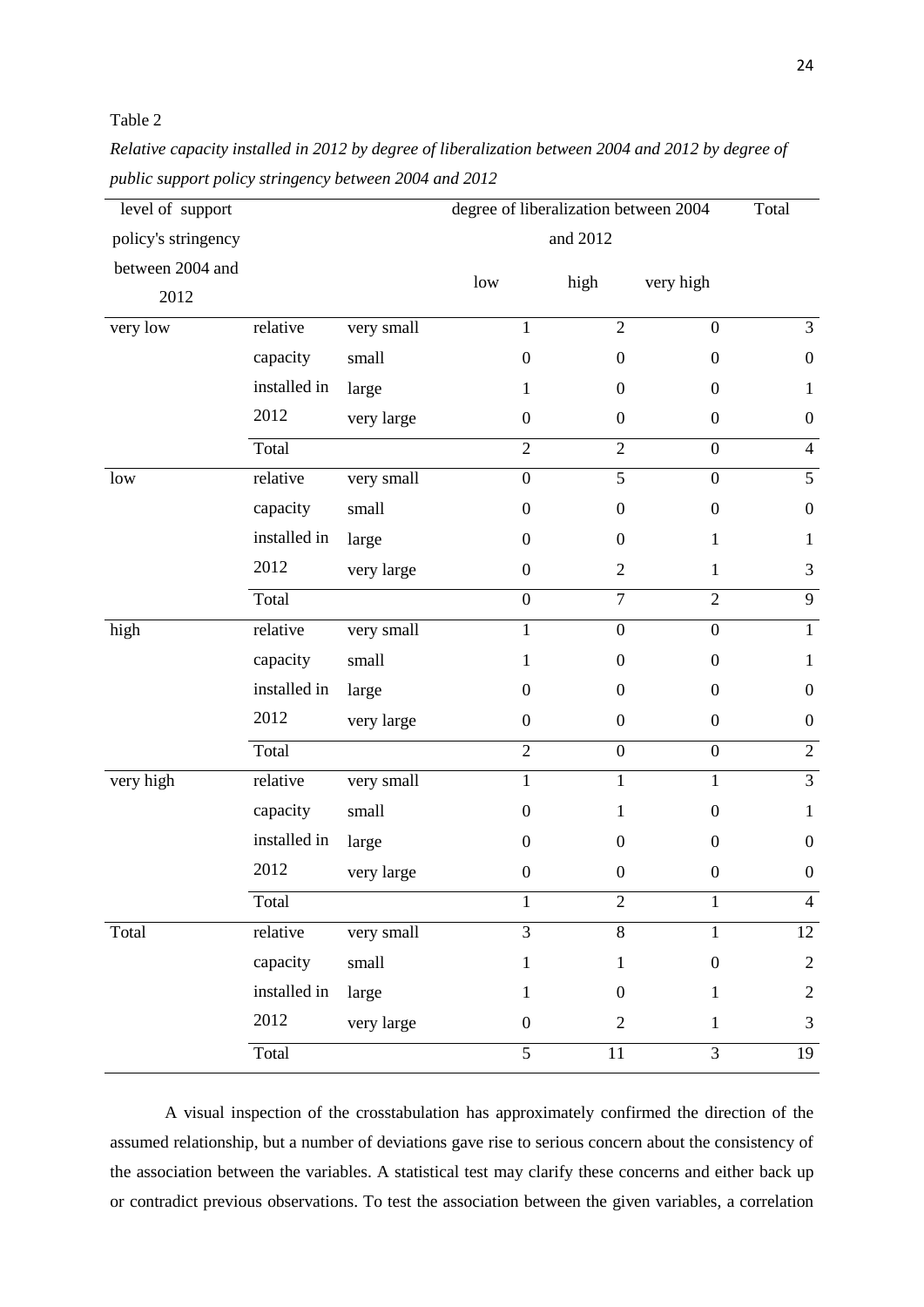coefficient can be calculated. Since the reduced data matrix presented in Table 3 is based on ordinal variable levels, Kendall's tau- $\beta$  is the appropriate coefficient for the association analysis. The calculation of Kendall's tau-β is based upon the amount of concordant, disconcordant and tied pairs in the crosstabulation. Effectively, the variable's measurement has taken place in multiple points in time, and thus reverse causation is not plausible. For the statistical test two-sided relationships have been assumed and significance has been tested at α-level 0.05. For the relationship between liberalization and wind electricity production capacity, and not discriminating between varying levels of policy stringency, a non-significant effect was found ( $\tau_b$  = .158,  $p = .458$ ). The p-value of .458 suggests, that the null hypothesis cannot be rejected. Apparently, the association is far from being statistically significant. Notably, the tau-β value for the overall model indicates a positive relation between degree of market liberalization and wind electricity production capacity, though the effect is fairly weak. The tau-β values for each individual level of governmental support do not appear to follow a certain pattern. Most likely, the sample size for individual levels of governmental support is too small.

#### Table 3

*Symmetric Measures*

| degree of public support policy stringency |                    |                 | Value          | Asymptotic         |              | Approximate Approximate |
|--------------------------------------------|--------------------|-----------------|----------------|--------------------|--------------|-------------------------|
| between 2004 and 2012 in groups            |                    |                 | Standardized   | $T^b$              | Significance |                         |
|                                            |                    |                 |                | Error <sup>a</sup> |              |                         |
| .00                                        | Ordinal by Ordinal | Kendall's tau-b | $-.577$        | .289               | $-1.414$     | .157                    |
|                                            | N of Valid Cases   |                 | $\overline{4}$ |                    |              |                         |
| 1.00                                       | Ordinal by Ordinal | Kendall's tau-b | .446           | .251               | 1.524        | .128                    |
|                                            | N of Valid Cases   |                 | 9              |                    |              |                         |
| 2.00                                       | Ordinal by Ordinal | Kendall's tau-b | $\mathbf c$    |                    |              |                         |
|                                            | N of Valid Cases   |                 | 2              |                    |              |                         |
| 3.00                                       | Ordinal by Ordinal | Kendall's tau-b | .000           | .365               | .000         | 1.000                   |
|                                            | N of Valid Cases   |                 | $\overline{4}$ |                    |              |                         |
| Total                                      | Ordinal by Ordinal | Kendall's tau-b | .158           | .207               | .743         | .458                    |
|                                            | N of Valid Cases   |                 | 19             |                    |              |                         |

a. Not assuming the null hypothesis.

b. Using the asymptotic standard error assuming the null hypothesis.

c. No statistics are computed because degree of regulatory reform between 2004 and 2012 in groups is a constant.

Certainly, the validity of this model could still be increased by using the genuine, unreduced data for the independent and the dependent variables. The genuine variable data is measured on continuous variable level. Obviously, there are huge differences between the various countries. In the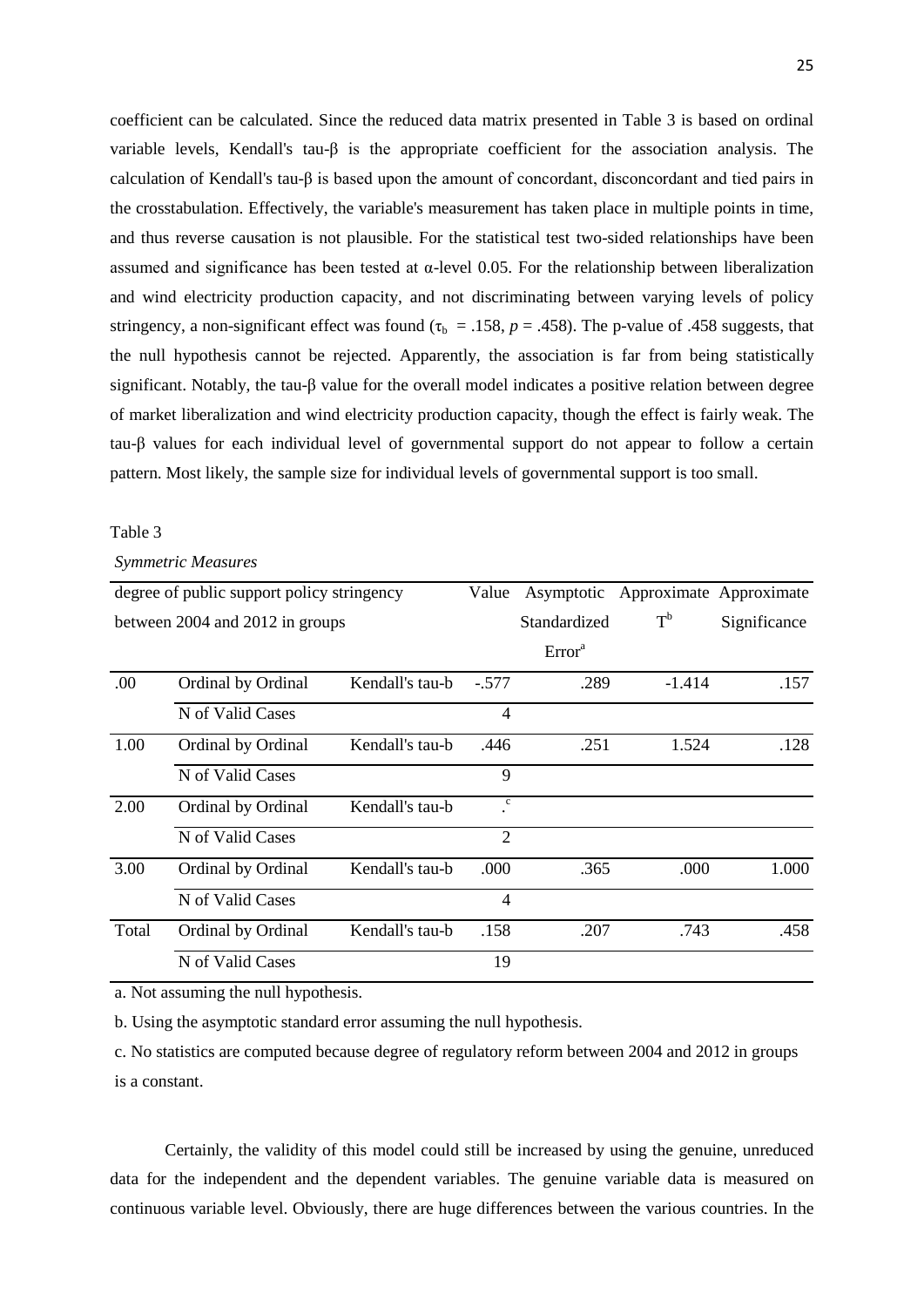dataset, these differences are reflected in sometimes highly deviant cases. Hence, before using the genuine scale level data, any outliers, influential or noteworthy cases need to be identified and excluded. Note, that these extreme values are contextual, meaning that they do have a legitimate origin, but still must be taken out of the analysis for not distorting the statistical calculations. Contextuality of extreme values is why the analysis that has been conducted on ordinal variable level and its results should not be underestimated. In order to identify potential extreme values, the studentized residuals, centered leverage value and values for Cook's distance have been plotted against the dependent variable values (see Figure 16 to 18, Appendix A). Any cases that have a studentized residual larger than two ( $SRE > 2$ ) are treated as outliers. In the present model, Denmark has slightly higher studentized residuals ( $SRE = 2,081$ ). For the purpose of unbiased statistical calculation, they will be exempted from the study. For the centered leverage value, the critical value for a case to become influential has been calculated to be .3158. The critical value for a case to become noteworthy, as diagnosed by Cook's distance, is .25. Both thresholds are exceeded by the United Kingdom ( $COO = .654$ , LEV = .738) For both diagnostics, the distance to the critical value is distinct. Therefore, the United Kingdom is exempted from the analysis. In addition, the critical leverage value is exceeded by Slovenia (LEV = .498). Slovenia is exempted as well. Having cleared for extreme values, a correlation analysis with genuine scale level data can be conducted.

A visual inspection of the distribution of the continuous variables, has found that the data for each variable is approximately normally distributed, except for the dependent variable. The nonnormal distribution of the latter has been partially corrected by calculating the squareroots of the dependent variable's values (see Figure 17 to 20, Appendix B). The scatterplot in Figure 14 shows that the relationship between market liberality and electricity production is far from being linear. The inclining trend across the values of the variables, that is the increase of the dependent variable values as independent variable values increase, suggests that the relationship could be at least monotonic. A monotonic trend, though it is less distinct, can also be observed in the scatterplot in Figure 15 between support policy's stringency and wind electricity production. Since linearity is not clearly given, but a monotonic trend has been presumed for both relationships after inspection of the crosstabulation in Table 2 as well as the scatterplots in Figure 14 and Figure 15, Spearman's rank-order correlation is believed to be the best option for a measuring strength and direction of the association between market liberality and electricity production, as well as policy stringency and electricity production. Besides allowing for the analysis of monotonic relationships, Spearman's correlation does not assume normal distribution of the data, so that the non-normal distribution of the dependent variable does not become problematic in this case. In fact, all necessary assumptions for Spearman correlation analysis to produce valid results, i.e. the correct variable level, paired observations and a monotonic relationship, are fulfilled.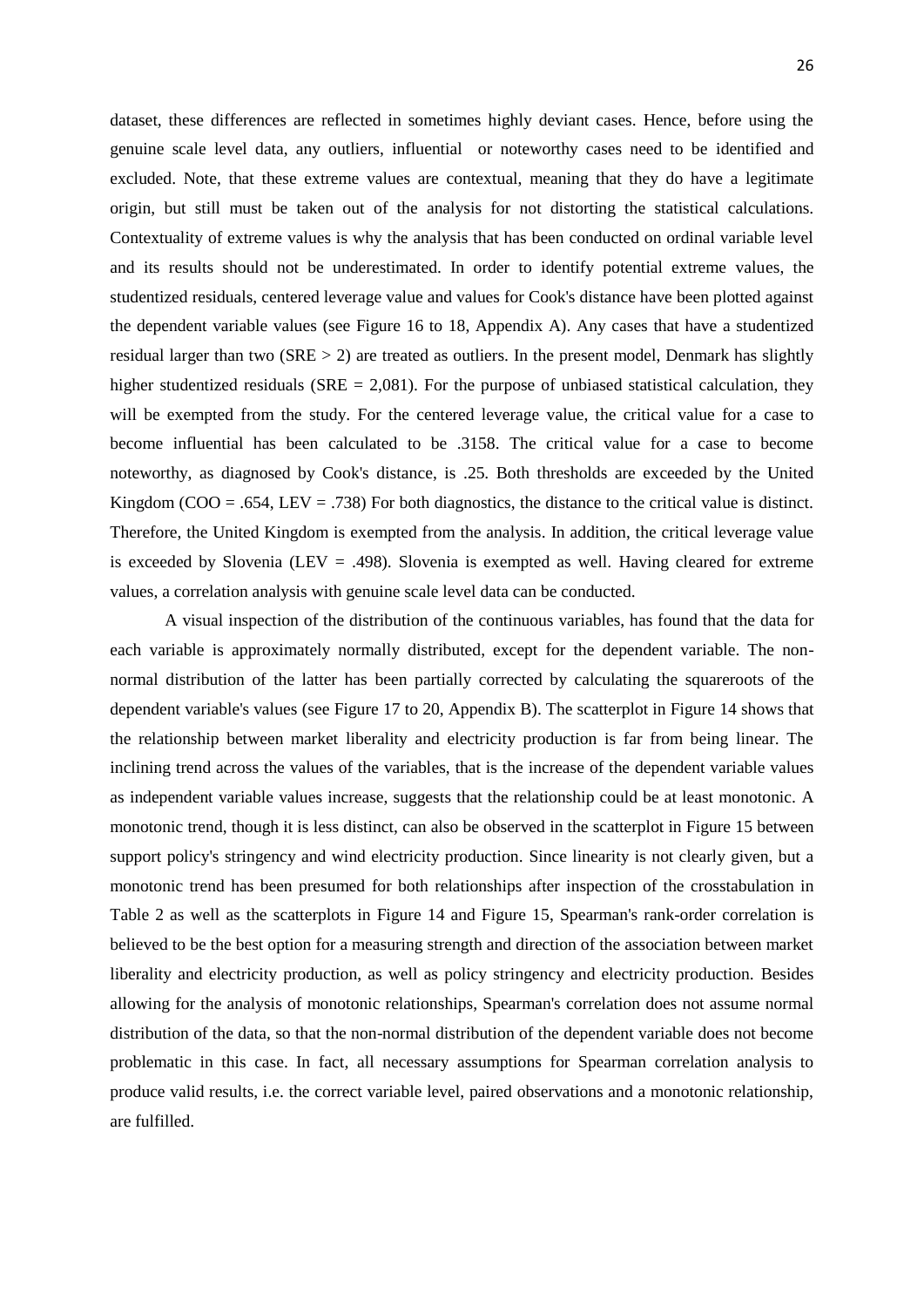

Figure 15 *Electricity production from wind energy by support policy's stringency*

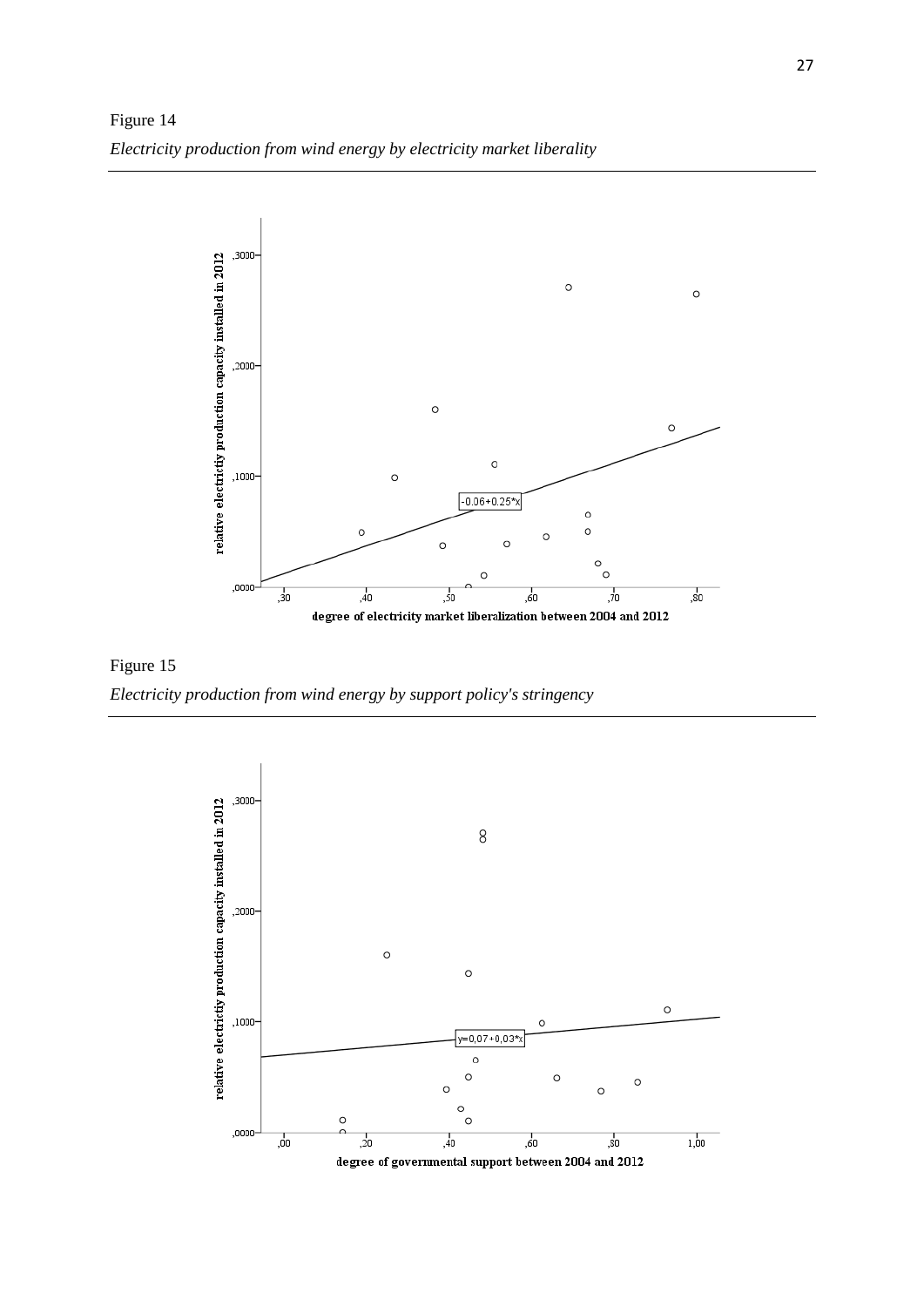The results of the pair-wise association analysis using Spearman's correlation are pictured in Table 4. Looking at the correlation coefficients, a weak positive correlation between market liberalization and capacity installed can be found  $(r_s(13) = .165, p = .542)$ . The correlation is not significant at the 0.05 level. This is ultimately mirrored in dispersion of values in Figure 14. A stronger correlation is presumed between the two explanatory variables  $(r<sub>s</sub> (13) = -.226, p = .400)$ . The correlation is not significant at the 0.05 level. Note, that this relationship is negative according to Spearman's correlation. The strongest positive association though is found between stringency of support policies and electricity production ( $r<sub>s</sub>$  (13) = .362, p = .168). The correlation is not significant at the 0.05 level.

Again, it can be well observed how a few cases stand out from the overall trends in the scatterplots, which might explain the weak correlations attested by Spearman's correlation. In Figure 15, those are Spain, Portugal and in particular Ireland, who have large installed capacities despite of low governmental support, and Poland and the Netherlands, who have very large support, but relatively small production capacities. It needs to be remarked, that the latter have not possessed very stringent policies over the entire time period, but have just build up a stringent support from 2005, and 2007 respectively, onwards.

# Table 4

#### *Correlations*

|                      |                    |                 | degree of   | degree of    | standardized |
|----------------------|--------------------|-----------------|-------------|--------------|--------------|
|                      |                    |                 | electricity | governmental | capacity     |
|                      |                    |                 | market      | support      | installed in |
|                      |                    |                 | liberality  |              | 2012         |
| Spearman's           | degree of          | Correlation     | 1.000       | $-.226$      | .165         |
| rho(r <sub>s</sub> ) | electricity market | Coefficient     |             |              |              |
|                      | liberality         | Sig. (2-tailed) |             | .400         | .542         |
|                      |                    | ${\bf N}$       | 16          | 16           | 16           |
|                      | degree of          | Correlation     | $-.226$     | 1.000        | .362         |
|                      | governmental       | Coefficient     |             |              |              |
|                      | support            | Sig. (2-tailed) | .400        |              | ,168         |
|                      |                    | $\mathbf N$     | 16          | 16           | 16           |
|                      | standardized       | Correlation     | .165        | .362         | 1.000        |
|                      | capacity installed | Coefficient     |             |              |              |
|                      | in 2012            | Sig. (2-tailed) | .542        | .168         |              |
|                      |                    | $\mathbf N$     | 16          | 16           | 16           |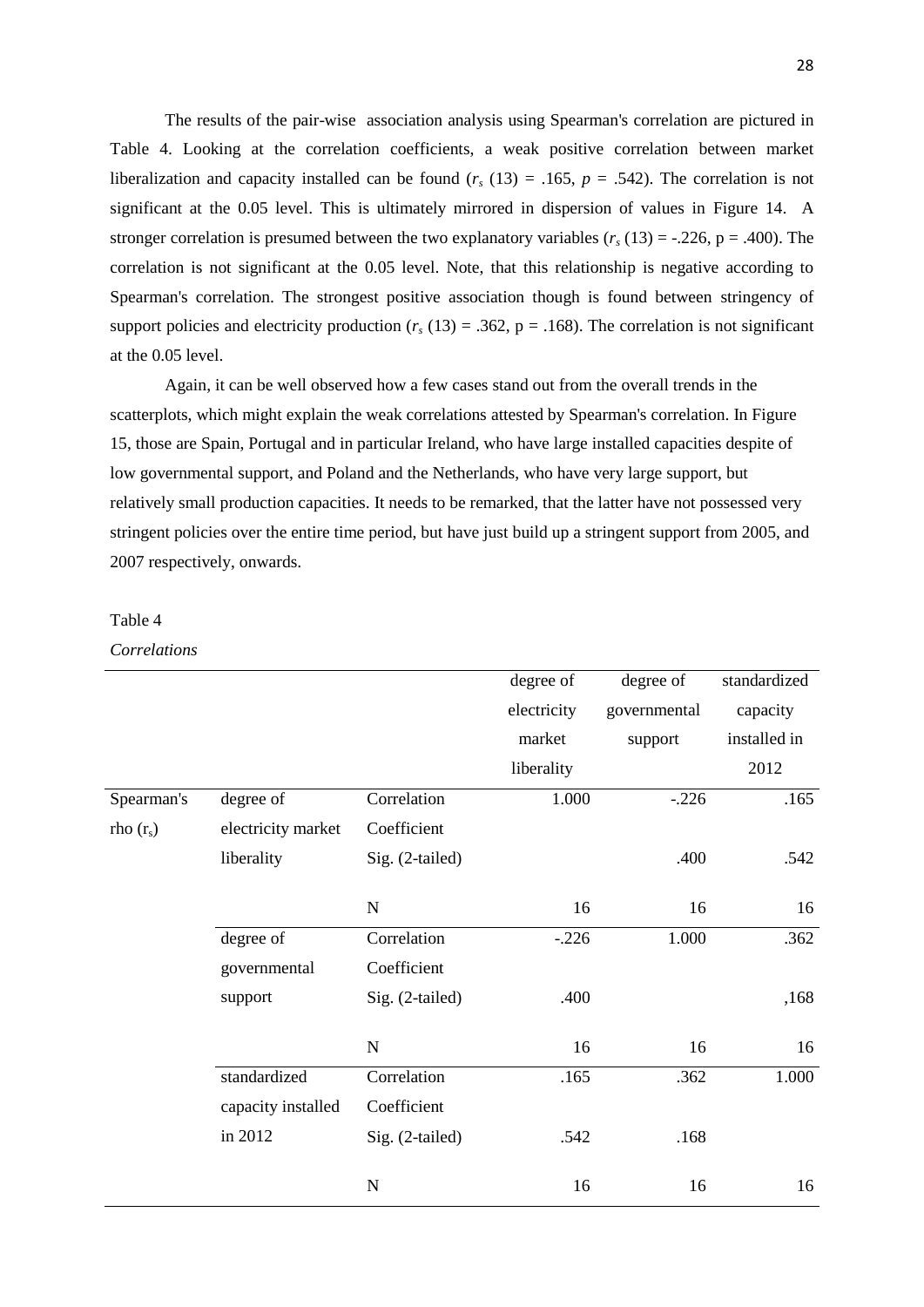The preliminary correlation analysis has confirmed the urgency to improve the current model. In an attempt to concretize the model and to draw a more accurate picture of the interdependencies between the included variables, the conduction of a multiple regression analysis has been planned. But, as the correlation analysis has revealed, the present model and underlying data did not fulfil utmost important conditions of multiple regression analysis, first and foremost the condition of linearity. But besides nonlinearity, the data is not suffiently normally distributed and heteroscedastic. Hence, a meaningful regression analysis cannot be conducted.

# **Discussion**

<span id="page-32-0"></span>To begin with, it will be interpreted what the analysis has produced the value these findings add to the existing knowledge on innovation and technical change in electricity markets will be discussed. Subsequently, I will discuss some of the problems I have encountered during the analysis and make a few suggestions on how the model I have employed could be improved.

The inspection of the collected data has shown, that there is a clear trend towards ever liberal electricity markets. This is not at least the result of the neoliberal political agenda that has characterized the politics of the European Union and its Member states. In the past decades, the EU has pushed its Member states towards increased liberalization of their electricity markets through various Directives.

Certainly, these Directives are not adopted in each country to the same extent, as Directives by definition do not prescribe a uniform legislation. France, for instance, has maintained a relatively hierarchical market structure for the entire period of observation. But in general, be it from national ambition or supranational guidance, liberalization of electricity markets is taking place. External influence of the EU, for instance by means of the Third Energy Package, is partly mirrored in the data. Moreover, we can observe a strong trend towards increasing electricity production from wind energy, illustrating the success of innovative RETs. Again the implementation of the EU Directive 2009/72/EC could relate to a notable increase in wind electricity production in a few countries after 2009. This entire development actually matches with the expectations of evolutionary theory. Accordingly, economic agents are led not solely by rational behaviour, but are also following political or moral goals, like the creation of green electricity for instance. It is reasonable, that private investors have been sensitive to the political ambitions of putting another market reform package into place and thus have embraced wind and other renewable technologies despite a lower immediate return of investment. Despite the neoclassical assumption, that a monopolist is the only player with sufficient resources to foster innovation of a new technology, a few cases, such as Spain and Germany, have demonstrated relatively liberal markets and successfully pushed for increased capacity in electricity production from wind energy. The neoclassical approach proves to be to narrow-minded in practice. France, for instance, with hierarchical market setting and little governmental steering, does not show a lot of ambitions to innovate its energy supply. That does not necessarily prove the neo-classical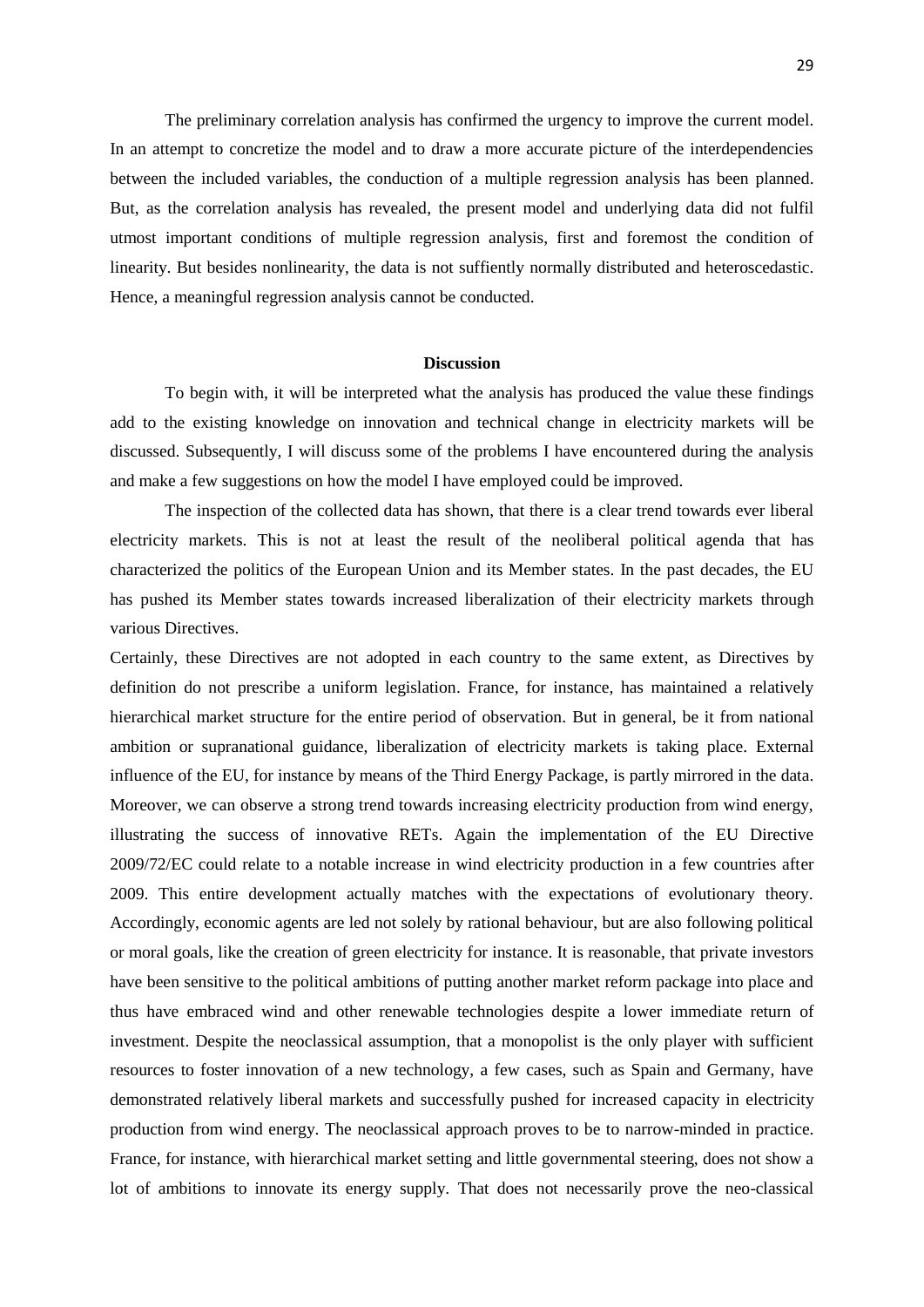argumentation wrong. The argument here is, that even in a hierarchical environment, innovation is driven by dynamics more complex than the presence or absence of a monopoly. It needs to be considered, that France is in strong favour of nuclear energy as the solution to climate change and decarbonisation strategy, which does not solely originate patterns of economic organization. A model that builds upon evolutionary theory and behaviour patterns has to acknowledge such individual treats and try to integrate them. In this study, besides economic organization, the role of governance of has been evaluated.

The analysis shows, that there have been cases, namely Ireland and Denmark, who have been highly successful in implementing wind electricity production and did not yield a very liberal economy or even supportive policies in the case of Ireland. I assume that their success is largely caused by factors different from economic organization in terms of liberalization. However, this study did not inquire these factors and this remains more an assumption than a proven argument. As proven by a generally weak association, the first part of the hypothesis, that presumed a relationship between economic organization and electricity production from wind energy has to be rejected. The statistical tests on those variables' association did not suggest a strong relationship, nor have they been statistically significant. The interaction effect, that was presumed to be exerted through governmental support for RETs could not be confirmed. Although the relationship between market liberalization and support policies' stringency was considerably strong and almost statistically significant, the construct validity of the governmental support policy needs to be discussed in the first place. Because only three countries - Belgium, Italy and Sweden - did make use of a quota system, and two more - the Netherlands and the United Kingdom - used a mix of quantity-based and price-based mechanisms, no sound distinction between the two mechanisms has rendered possible. In fact, quantifying the magnitude of governmental support, in particular standardizing the price level of the support, has been quite difficult. The legal conditions and rules that govern national policies differ starkly from one country to another. Too much to create a valid uniform measure for each respective support policy and the price level they govern. Ultimately, I have made use of the OECD's sector regulation index. This index is an appropriate measure for overall regulation, but has unavoidably due to data availability limited the analysis to nineteen cases. Furthermore, the low number of cases with quota system has forced me to merge the two types of support into one uniform measure for governmental support. Problems might have occurred when a country has employed two very successful policies, because in arithmetic terms this country was seen to be twice as effective as others. This has been the case for the United Kingdom. But I assume that the identification of outliers has effectively eliminated deviant cases in the end. In addition to that, Spearman's correlation is relatively robust against outliers. Therefore I argue, that validity of the variable 'governmental support' is still given.

Plotting the annual scores of the OECD's policy stringency indicator has demonstrated that for numerous cases the stringency of policies has decreased over time. This might be caused by the tradeoff between investment risk reduction and increasing consumer prices, as suggested by previous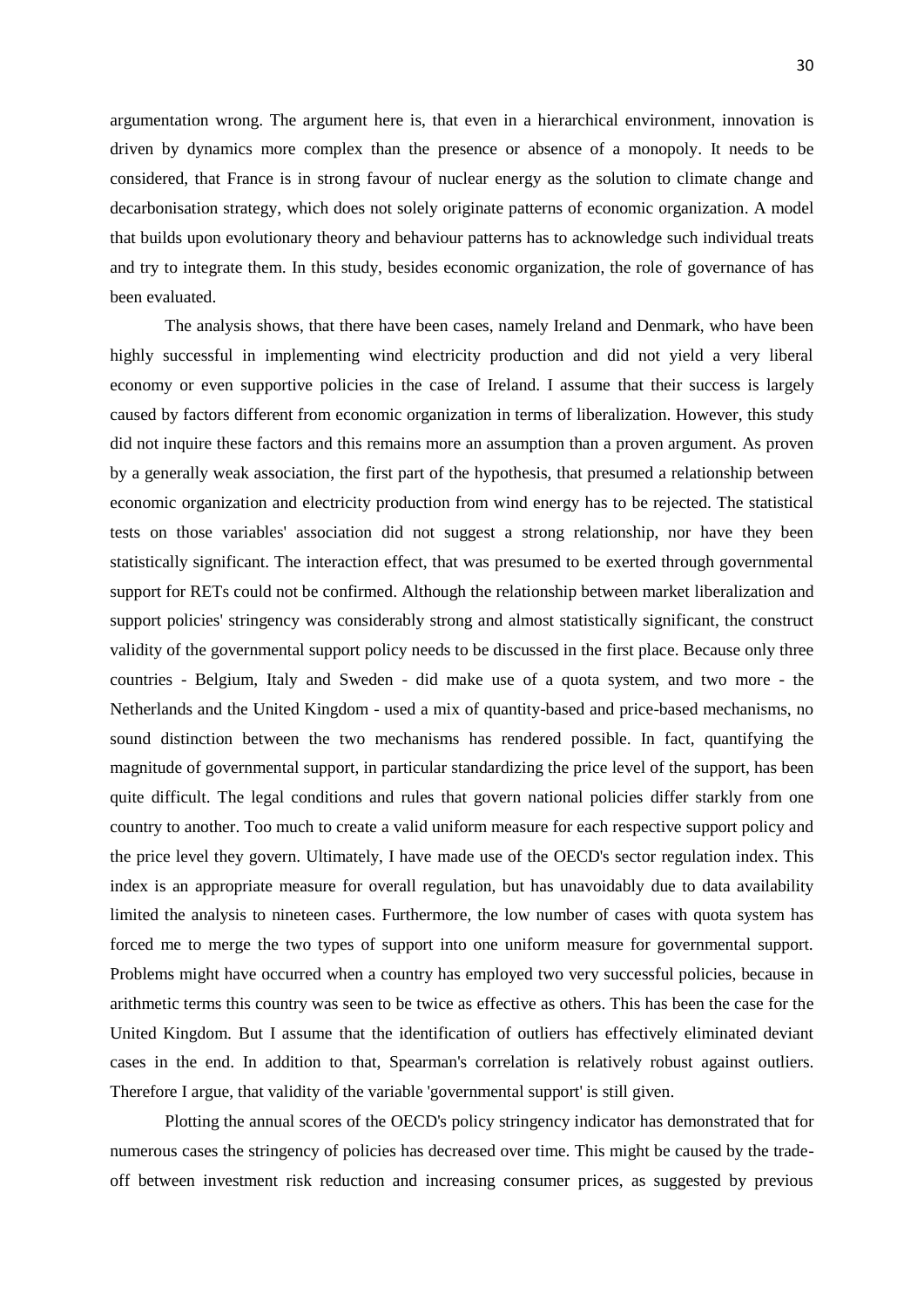literature on the effectiveness of price-based support instruments and quantity-based support instruments. Ever increasing electricity prices will probably incentivize governments to reduce the immediate market interference of rigid price regulation. The correlation coefficient Kendall's tau-β suggested that a higher level of policy support is accompanied by a stronger relationship between market liberalization and wind electricity production. Nevertheless, the null hypothesis cannot be rejected.

As mentioned before, Spearman's correlation is almost significant between the explanatory variables. Still, this weak hint cannot confidently be used as a proof for interaction between the two variables. Hence, the interaction hypothesis is rejected. As mentioned before, a more revealing regression model could not be employed. In the end, also the varying effect of price-based against quantity-based policies, as expected from my theoretical argumentation, could not be checked for. However, it was found that the overall support level's correlation to electricity production from wind energy is positive and even marginally significant, if a one-sided relationship is assumed. This is not very surprising, since that is the very purpose of those policies. From a theoretical perspective though, one has to question and reveal how those policies function, in other words which factors they stimulate, that ultimately lead to a increase in wind electricity production. Finally, all results presented here should be read carefully, due to the very low number of cases. At last, Spearman's correlation coefficient was also calculated for the relationship between the two explanatory variables. The weak correlation that was found does not support the assumption that an interaction effect is present between the two variables. Ultimately, testing conditionality would require a more elaborated regression model.

Clearly, the results have shown, that there is still much room for improvement with regards to the present model. To some extent, there were clear trends in line with the theory and previous findings. However a number of irregularities in combination with the low sample size, made a concise statistical analysis invalid. After all, the relationships between the two predictors and the dependent variable, have proven to be fairly weak, and it is necessary to analyze the shortcoming of the model.

Next, I would like to discuss a few of these cases and give some suggestions how the model that has been used in this analysis could be improved. The most irritating cases might be Ireland. Despite a hierarchical market setting and little governmental support, Ireland has managed to develop a relatively large wind electricity production capacity. The almost contrary pattern is the case for Hungary, the Czech Republic, Austria and Italy. In my opinion, a crucial factor should have been added to the analysis. This missing factor has most likely created an omitted variable bias. This factor is geography. It is reasonable, that a large share of the variation of wind electricity production is simply due to differences in the geophysical wind conditions, that vary on a regional basis and hold different domestic potentials. I imagine that Ireland, circumvented by Atlantic sea winds obviously has a geographic advantage compared to Austria that is largely located within the Alps. Geography may also explain why Ireland as well as Denmark do not need to employ very supportive policies in order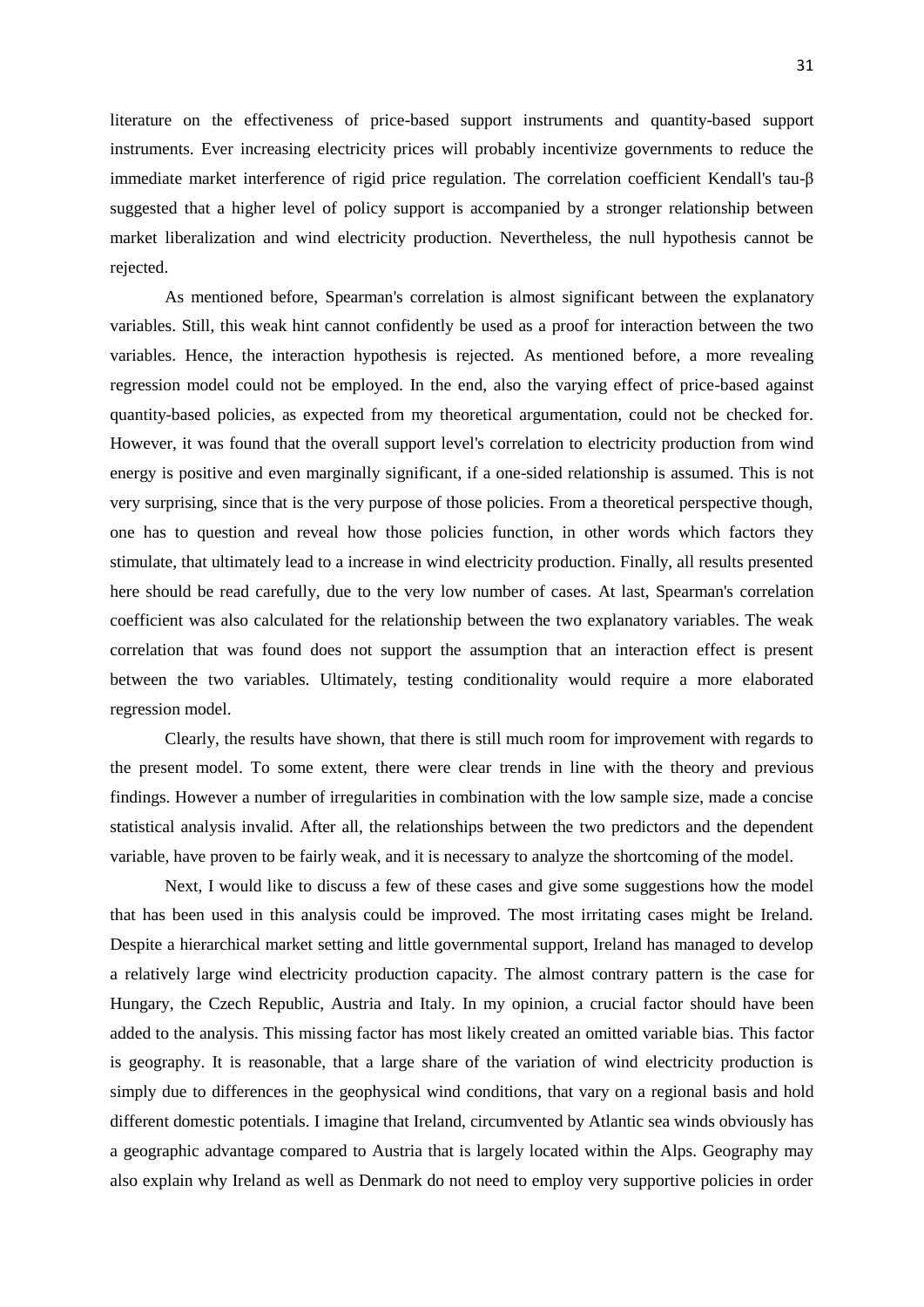to push the electricity production from wind energy. Unfortunately, I am not aware of a sound dataset for the precise wind conditions per country across Europe. Creating a good measure here might also be hardened by the linkage of wind resources to regions rather than entire countries, as well as differences on-shore and off-shore. In addition to the differences regarding the physical access to wind energy, the model could be improved by accounting for structural differences, mostly between Western and Eastern European countries. It is little surprising that among the less productive countries there are numerous countries from the former Soviet Union, e.g. Slovakia, Slovenia and the Czech Republic. These countries are still in a process of structurally catching up with the Western European states and cannot be expected to be forerunners of Renewable Technologies. The investment risk for economic agents is particularly high under these circumstances. The structural leeway of Slovenia and Slovakia is also reflected in the limited policy support that their governments are able to exert.

After all, the testing of the assumed relationship between the economic organization of electricity markets and the deployment of wind energy technology and the role of governmental support has rendered quite difficult, particularly in terms of proper measurement. The validity of the OECD's sector regulation index could be contested. An alternative approach would be the Herfindahl-Hirschman Index (HHI) as a measure of the degree of competition within the domestic electricity markets. Also the measurement of governmental support might require more fastidious discrimination between types of support and their functioning. The measurement of the dependent variable is not seen to be problematic, although the choice of the denominator, by which a standardization of the cases is pursued, could be discussed. One alternative could be the Gross Domestic Product, which could account for the strength of national economies and governments' means to push for innovation. Another, the population size.

As regards the underlying theory, there might have been some conclusions made. It has been presumed, that economic agents' trust in the EU's liberalization agenda and the supportiveness of national governments would create an atmosphere of confidence in innovation. But perhaps the contingency to innovate, i.e. a liberal environment is given, cannot be put equal to a necessity to innovate. The Netherlands for example may have willingly liberalized their electricity markets and also granted comprehensive support to Renewable Technologies. But the Netherland's traditional reliance on gas did not conflict with the political ambition of reducing Greenhouse emissions. That is also the case for France, whose electricity is unalteredly being produced from nuclear energy. In that sense, the necessity to innovate for those countries has been smaller, than in countries that needed to transform their energy economy to manage the decarbonisation process, that is being stipulated by the European agenda. After all, evolutionary theory already implies, that hardly any model can perfectly depict the real world dynamics.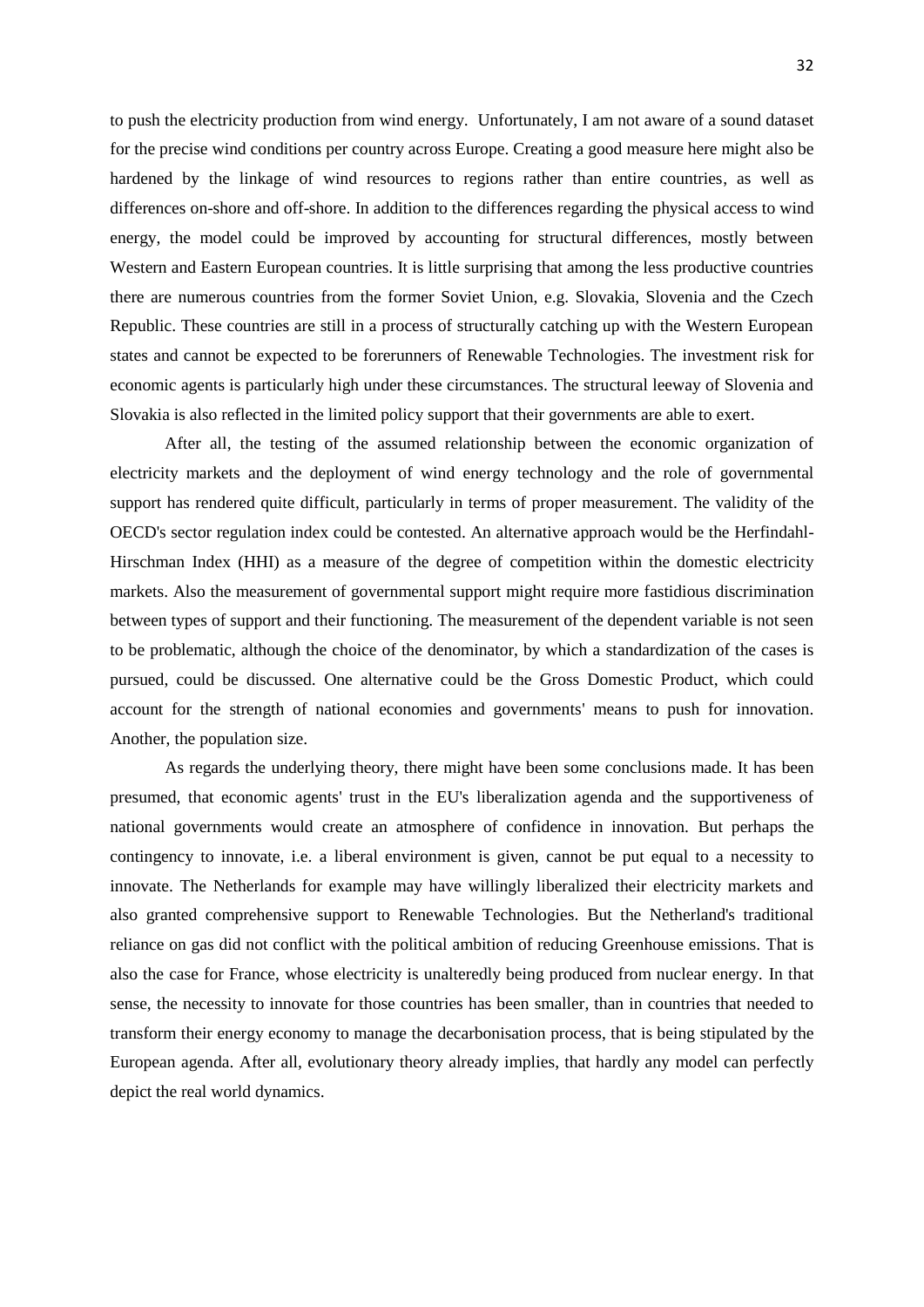## **Conclusion**

<span id="page-36-1"></span><span id="page-36-0"></span>The inquiry which lies at the bottom of this paper is concerned with the suitability of liberal and hierarchical modes of organization of the electricity market and the role of governments as mediators of market dynamics. The data that has been presented in this paper leaves no doubt that liberalization of domestic electricity markets is indeed taking place. Moreover, nearly every country within this observation has demonstrated an increased interest in the production of electricity from wind energy. Although there is no statistical proof that liberal market structures provide the most suited approach to pave the way for innovation, the results of this study suggest, that behavioural patterns and national interests play a crucial role in the organization of the electricity markets. The rational-choice assumption of neoclassical theory is not sufficient, to explain the dynamics that can be observed across domestic electricity markets. If rationality is equivalent to the choice of the most efficient and beneficial means of production and, even if it is bounded, it does not seem to fit to the ambitions of many economic agents to invest in the production of electricity from wind energy. Ultimately, this study demonstrates, that inquiry of dynamics of the electricity market should acknowledge the interdependencies between economic agents and institutions, such as national governments, the European Union, the agenda on climate change and the like. A thorough observation of individual cases has shown, that economic agents are sensitive to national and supranational political agendas and the interest of various stakeholders. Electricity markets in particular, are characterised by complexity and decentralism of stakeholders. I argue that this requires research and politics to have a very diversified perspective on how to deal with the organization of electricity markets. There is a reason to believe that evolutionary theory is closest to get a grasp of how dynamics of the electricity markets work, even if it does not clearly suggest the dominance of one type of economic organization over another in incentivizing innovation or the development of RES-E. The monotonic positive relationship that has been found between liberalization and wind electricity production capacity suggests, that liberalization can be fertile ground to alter the electricity production from wind energy, but that there must be a number of other factors shaping the dynamics of the different domestic electricity markets. After reflection of the difficulties accompanying the inquiry, it is suggested to future researchers to have a more meticulous look on individual cases in order to find out about the drivers of innovation and technical change in the light of liberalization.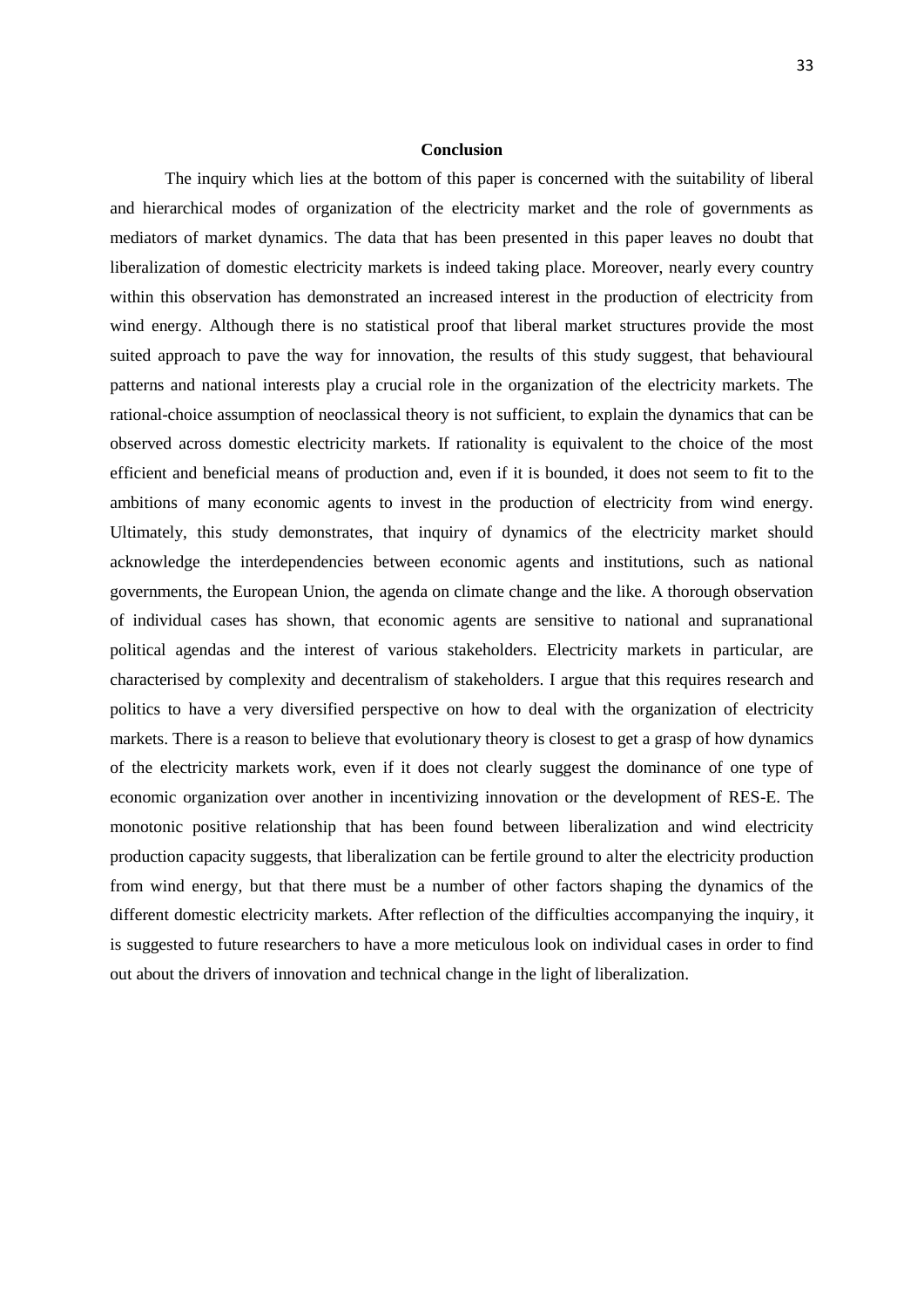#### **References**

- <span id="page-37-11"></span>Carley, S. (2009). State renewable energy electricity policies: An empirical evaluation of effectiveness. *Energy Policy, 37*(8), 3071-3081. doi: http://dx.doi.org/10.1016/j.enpol.2009.03.062
- <span id="page-37-13"></span>Couture, T., & Gagnon, Y. (2010). An analysis of feed-in tariff remuneration models: Implications for renewable energy investment. *Energy Policy, 38*(2), 955-965. doi: http://dx.doi.org/10.1016/j.enpol.2009.10.047
- <span id="page-37-10"></span>Dong, C. G. (2012). Feed-in tariff vs. renewable portfolio standard: An empirical test of their relative effectiveness in promoting wind capacity development. *Energy Policy, 42*, 476-485. doi: http://dx.doi.org/10.1016/j.enpol.2011.12.014
- <span id="page-37-2"></span>Dosi, G., Freeman, C., Nelson, R., Silverberg, G., & Soete, L. (1988). *Technical change and economic theory* (Vol. 988). London: Pinter.
- <span id="page-37-6"></span>Finger, M., Groenwegen, J., & Kunneke, R. (2005). Quest for Coherence between Institutions and Technologies in Infrastructures, The. *J. Network Ind., 6*, 227.
- <span id="page-37-12"></span>Jenner, S., Groba, F., & Indvik, J. (2013). Assessing the strength and effectiveness of renewable electricity feed-in tariffs in European Union countries. *Energy Policy, 52*, 385-401. doi: http://dx.doi.org/10.1016/j.enpol.2012.09.046
- <span id="page-37-7"></span>Kitzing, L., Mitchell, C., & Morthorst, P. E. (2012). Renewable energy policies in Europe: Converging or diverging? *Energy Policy, 51*, 192-201.
- <span id="page-37-1"></span>Künneke, R. W. (1999). Electricity networks: how 'natural' is the monopoly? *Utilities Policy, 8*(2), 99-108. doi: http://dx.doi.org/10.1016/S0957-1787(99)00013-2
- <span id="page-37-8"></span>Mitchell, C., Bauknecht, D., & Connor, P. M. (2006). Effectiveness through risk reduction: a comparison of the renewable obligation in England and Wales and the feed-in system in Germany. *Energy Policy, 34*(3), 297-305. doi: http://dx.doi.org/10.1016/j.enpol.2004.08.004
- <span id="page-37-3"></span>North, D. C. (1990). *Institutions, institutional change and economic performance*. Cambridge: Cambridge University Press.
- <span id="page-37-9"></span>Polzin, F., Migendt, M., Täube, F. A., & von Flotow, P.. (2015). Public policy influence on renewable energy investments—A panel data study across OECD countries. *Energy Policy, 80*, 98-111. doi: http://dx.doi.org/10.1016/j.enpol.2015.01.026
- <span id="page-37-0"></span>Sioshansi, F. P. (2006). Electricity Market Reform: What Have We Learned? What Have We Gained? *The Electricity Journal, 19*(9), 70-83. doi: http://dx.doi.org/10.1016/j.tej.2006.10.003
- <span id="page-37-5"></span>Verspagen, B. (1992). Endogenous innovation in neoclassical growth models: A survey. *Journal of Macroeconomics, 14*(4), 631-662. doi: http://dx.doi.org/10.1016/0164-0704(92)90004-R
- <span id="page-37-4"></span>Williamson, O. E. (1998). Transaction cost economics: How it works; Where it is headed. *Economist, 146*(1), 23-58. doi: 10.1023/a:1003263908567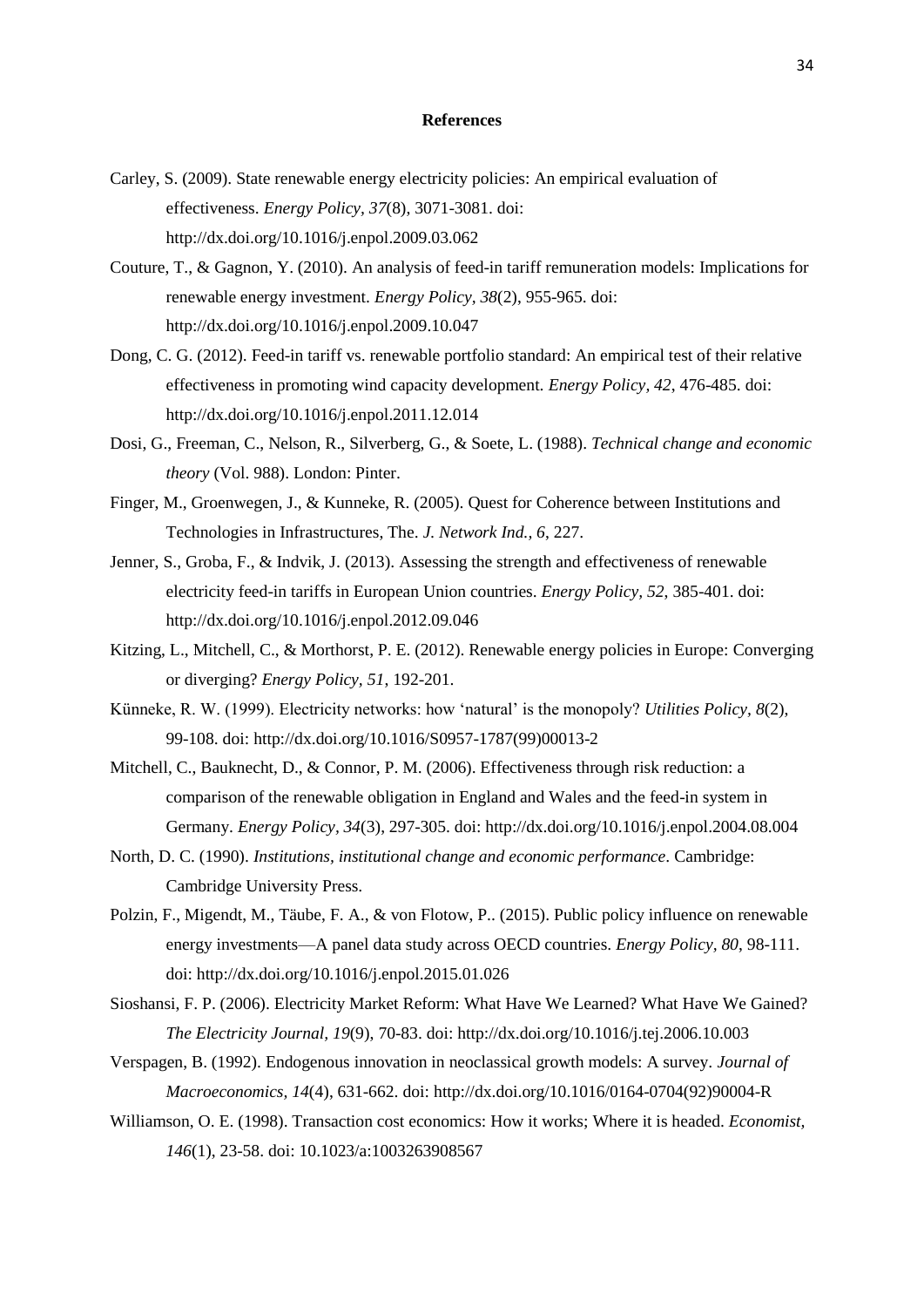<span id="page-38-0"></span>Yin, H., & Powers, N. (2010). Do state renewable portfolio standards promote in-state renewable generationʔ. *Energy Policy, 38*(2), 1140-1149. doi: http://dx.doi.org/10.1016/j.enpol.2009.10.067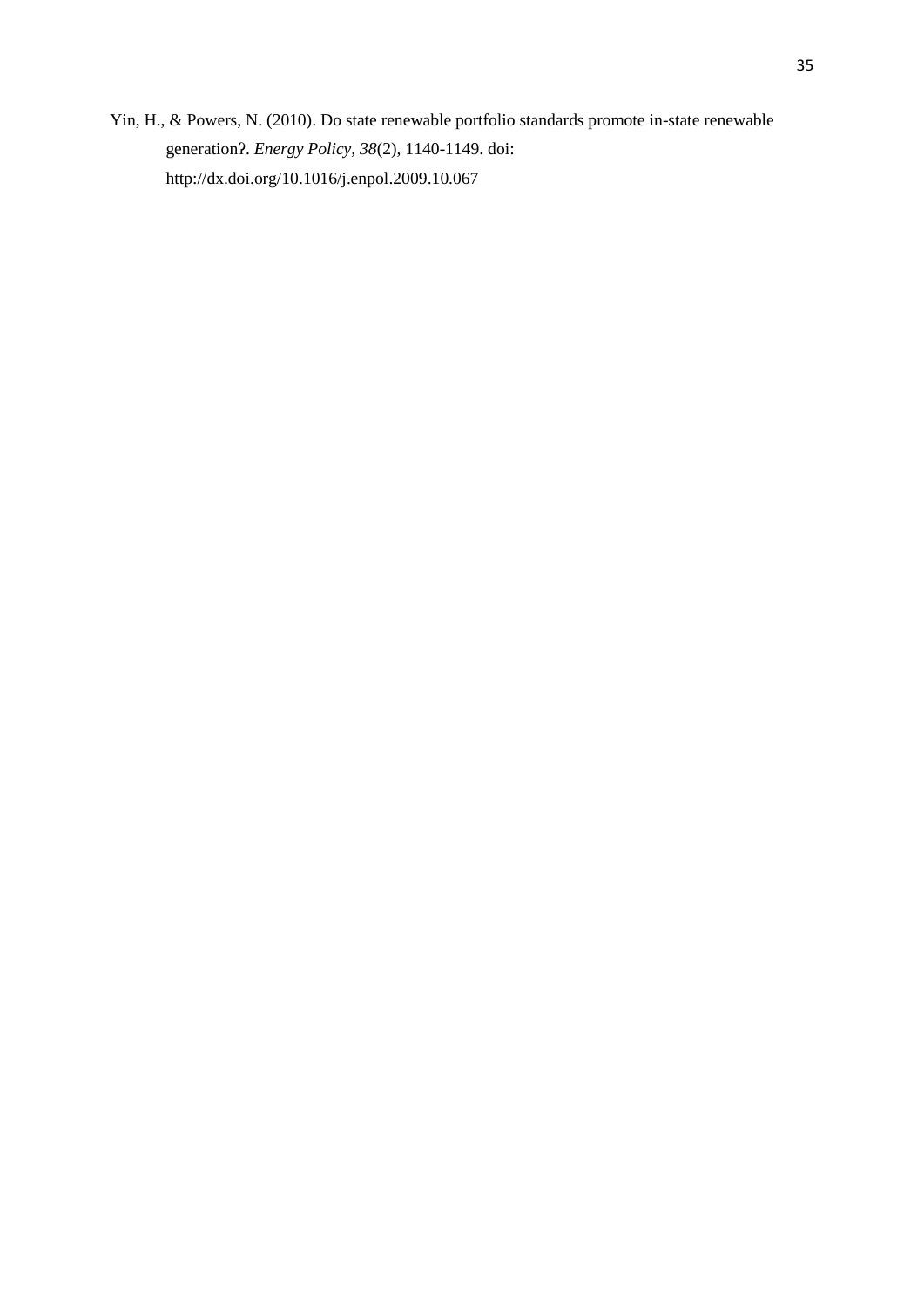# **Appendix A**

<span id="page-39-0"></span>Figure 16: *Outliers determined by studentized residuals*



Figure 17: *Noteworthy cases as determined by centered leverage values*

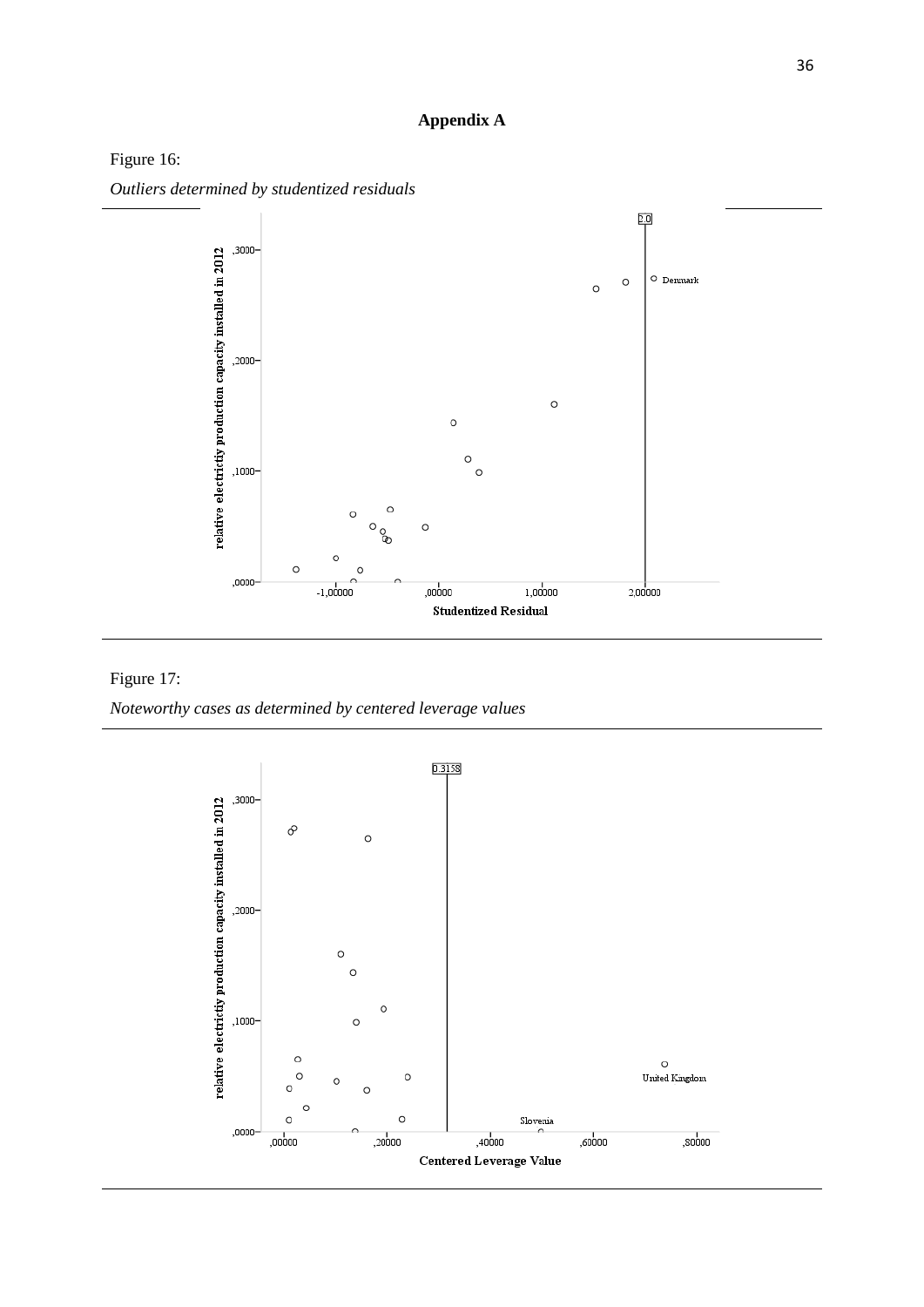*Influential cases determined by Cook's distance*

<span id="page-40-0"></span>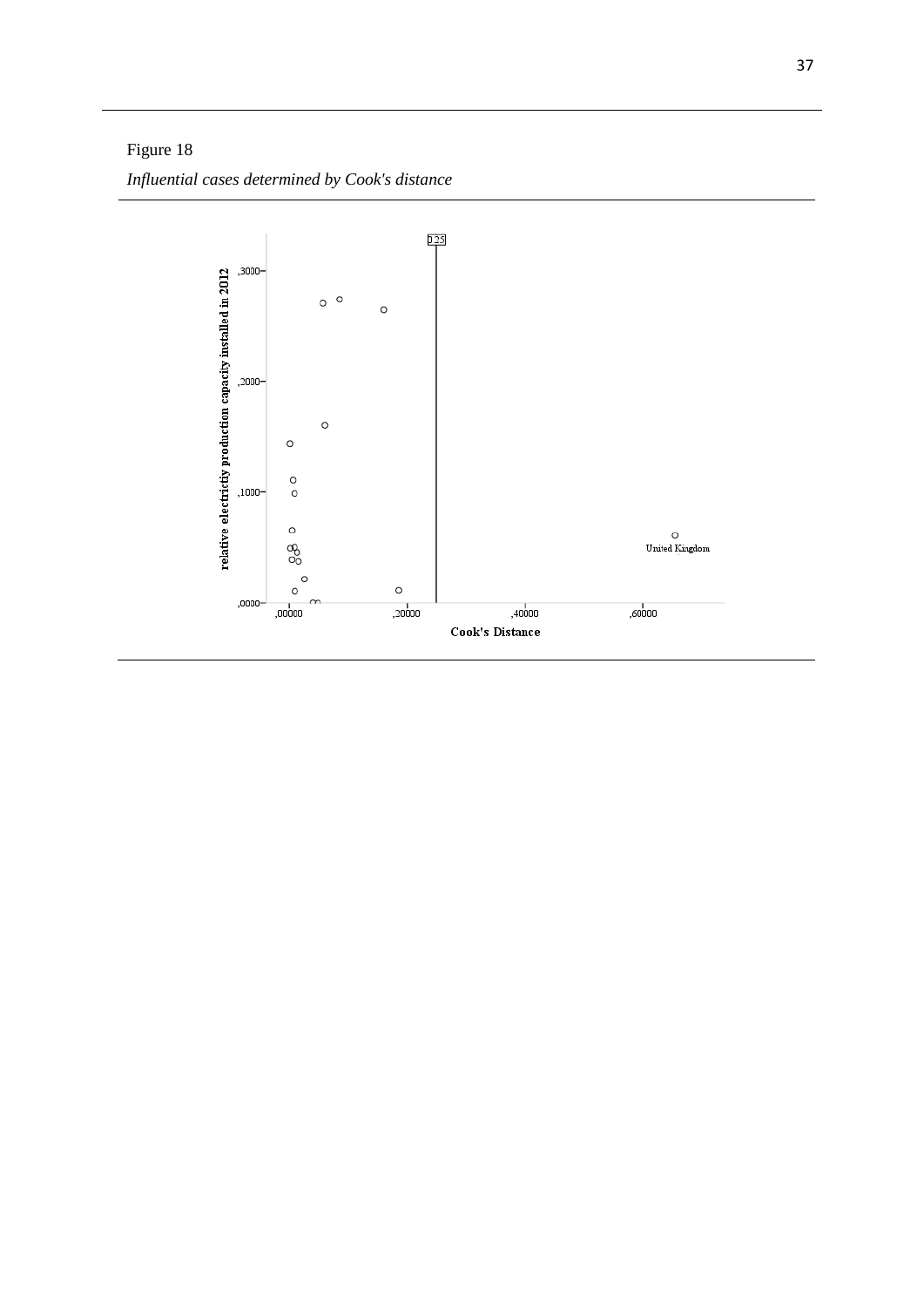# **Appendix B**

# Figure 17



*Histograms showing frequency distribution for degree of electricity liberalization between 2004 and 2012*



*Histograms showing frequency distribution for governmental support*